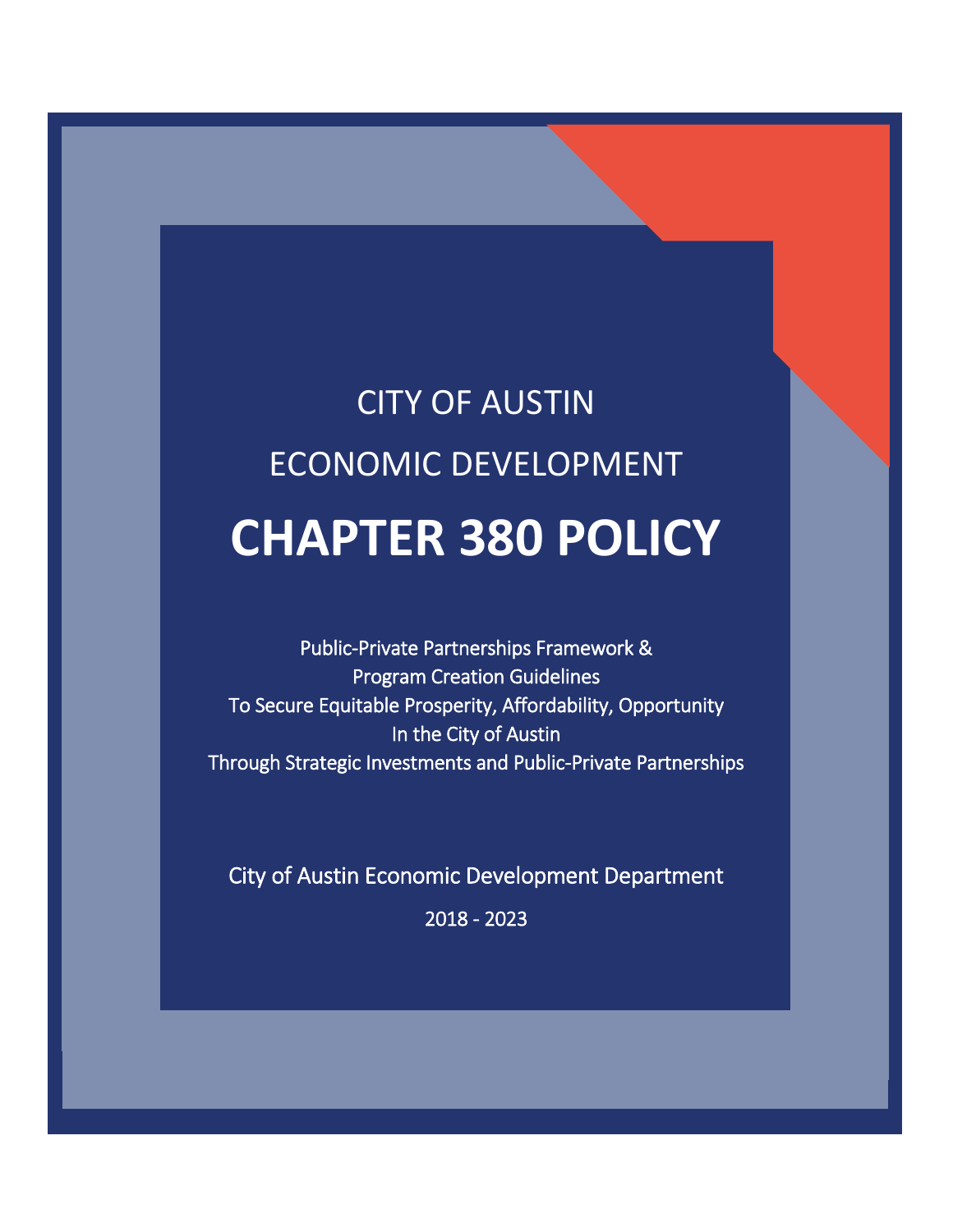



# Introduction

# Why Economic Development Matters:

# Purposeful Economic Development Practices Create Thriving Communities

A successful and beneficial Economic Development approach responds to the needs of the community, illustrates agility in the face of dynamic market conditions, utilizes a proactive intervention strategy, and is guided by shared community values.

In the City of Austin, we are fortunate to have such a shared vision for our values. This shared vision is captured in the [Austin Strategic Direction 2023,](https://austinstrategicplan.bloomfire.com/?feed=recent) focusing on equity, economic opportunity, diversity, creativity, sustainability, leadership, and affordability at the forefront of our rapidly changing community. Economic Development practices help ensure the success of this plan by leveraging policies to implement programs that bring together community needs and Council direction.

This Economic Development Guiding Principles document outlines the values Economic Development can bring to the Austin community. These Guiding Principles are the lens through which all Economic Development policies and programs should be viewed in order to achieve the goals identified by the community and by Council direction. Further, the Guiding Principles document outlines what the City of Austin and the private partner are expected to deliver when entering into these agreements.

If our community desires equitable outcomes, such as those outlined in the Austin Strategic Direction 2023 plan, then City staff needs to use economic development tools and business services that support those outcomes. This means holding a more complete and proactive investment system accountable for improvement in the areas of equitable prosperity, opportunity, and affordability.

# How do we achieve goals related to Economic Development?

## By creating Policies and Programs that adhere to these Guiding Principles

Policies that are created under the direction of the overarching Guiding Principles can be used in implementing programs that achieve community goals. The policies are the "how", or the tools, we use to create programs that can produce the community outcomes we want. This policy document outlines the framework to create the requirements, process, evaluation, and performance measures needed to ensure the programs under them are creating economic development value for Austin.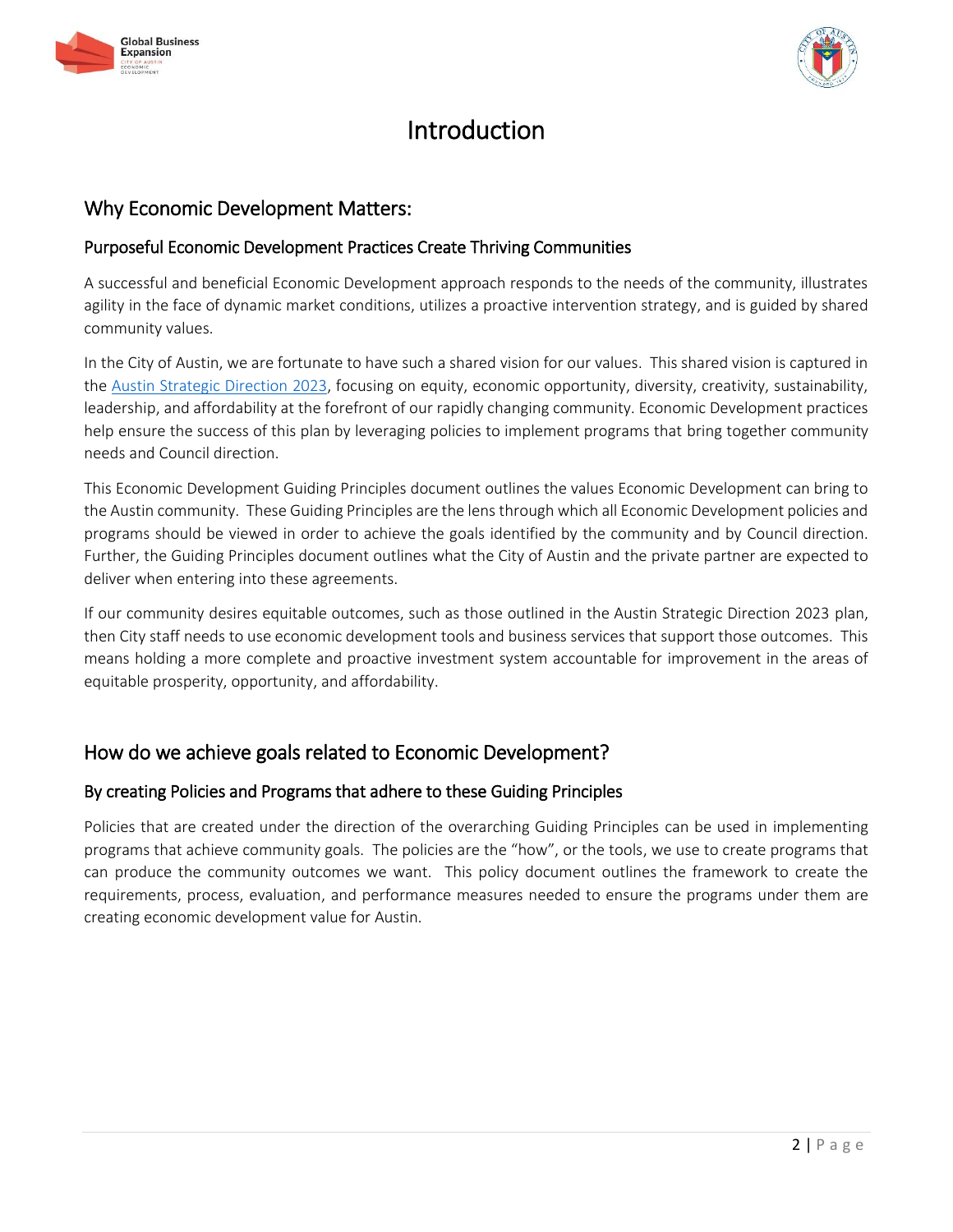



# City of Austin Public-Private Partnerships & Chapter 380

The City of Austin seeks transformative public-private partnerships to strengthen the local economy, sustain economic activity, and build resilience against national economic downturns. Proactive programs, strategic partnerships and public investment in projects that create community value build resilience to the natural ebb and flow of market dynamics and economic conditions.

The Texas Constitution and Chapter 380 of the Texas Local Government Code establishes the City's authority to create and provide "economic development by contract" to promote state and local goals for economic development. Council authorized the City Manager to use Chapter 380 as part of the creation of the City's Economic Development Policy and Program via Council Resolution No. 20030612-015.

Current or active agreements are governed by the policy in place at the time the agreements were executed. The Economic Development Department has developed the following guidelines in this new Chapter 380 Policy to govern the implementation of new agreements and to establish a process for Program Creation, Project Selection, Program Stewardship, and Regular Reassessment.

#### Economic Development Value

Chapter 380 programs, as a part of the larger Economic Development Guiding Principles, adhere to current Economic Development Value definitions to determine priority outcomes:

## The City of Austin could contribute any of the following\* to support community outcomes through Economic Development Programs:

- 1) Government Role: Connector to Investors, Path-Clearer 1) Locational Enhancements (Place-Making)
- 2) Focus on Equity: Employment Opportunities for All 2) Workforce Development
- 3) Unify the Community through Collaboration 3) Quality Jobs
- 4) Train, Recruit and Retain Local Workforce and Talent 4) Equity & Diversity
- 5) Support Austin's Culture, Creative Sector and Community Identity 5) Quality Investment
- 6) Incentivize, Support, Provide Staff to Train Small Businesses 6) Transportation
- 7) Build Affordable, Livable and Accessible Development 7) COA Revenue (Taxes & Utilities)
- 
- 9) Control Affordability
- 10) Promote Economic Diversity

## The Private Partner could contribute any of following\*\* to support community outcomes through Economic Development Programs:

- 
- 
- 
- 
- 
- 
- 
- 8) Impact Business Growth **8** and the set of the set of the set of the set of the set of the set of the set of the set of the set of the set of the set of the set of the set of the set of the set of the set of the set of t

*\*Exchange values are further defined in the [Community Conversations Summary](http://www.austintexas.gov/sites/default/files/files/Community_Conversation_Summary.pdf) \*\*Exchange values are further defined in the [Community Leaders Session Summary](http://www.austintexas.gov/sites/default/files/files/Community_Leaders_Session_Summary.pdf)*

Given the variety of projects Council is seeking to bring to the community, delivering all of these community priority outcomes in a single agreement for a single project would be next to impossible, therefore neither the City nor the Partner will be required to provide all or even most of these values in one transaction. Instead, each program created under these Guiding Principles are crafted to achieve a different set of goals, such as neighborhood development, jobs, healthy outcomes, or affordable space. At times, some of those outcomes will overlap and multiple goals will be achieved. Criteria to qualify for each of these programs will differ depending on the intended outcomes and beneficiaries, therefore requirements under each will differ as well.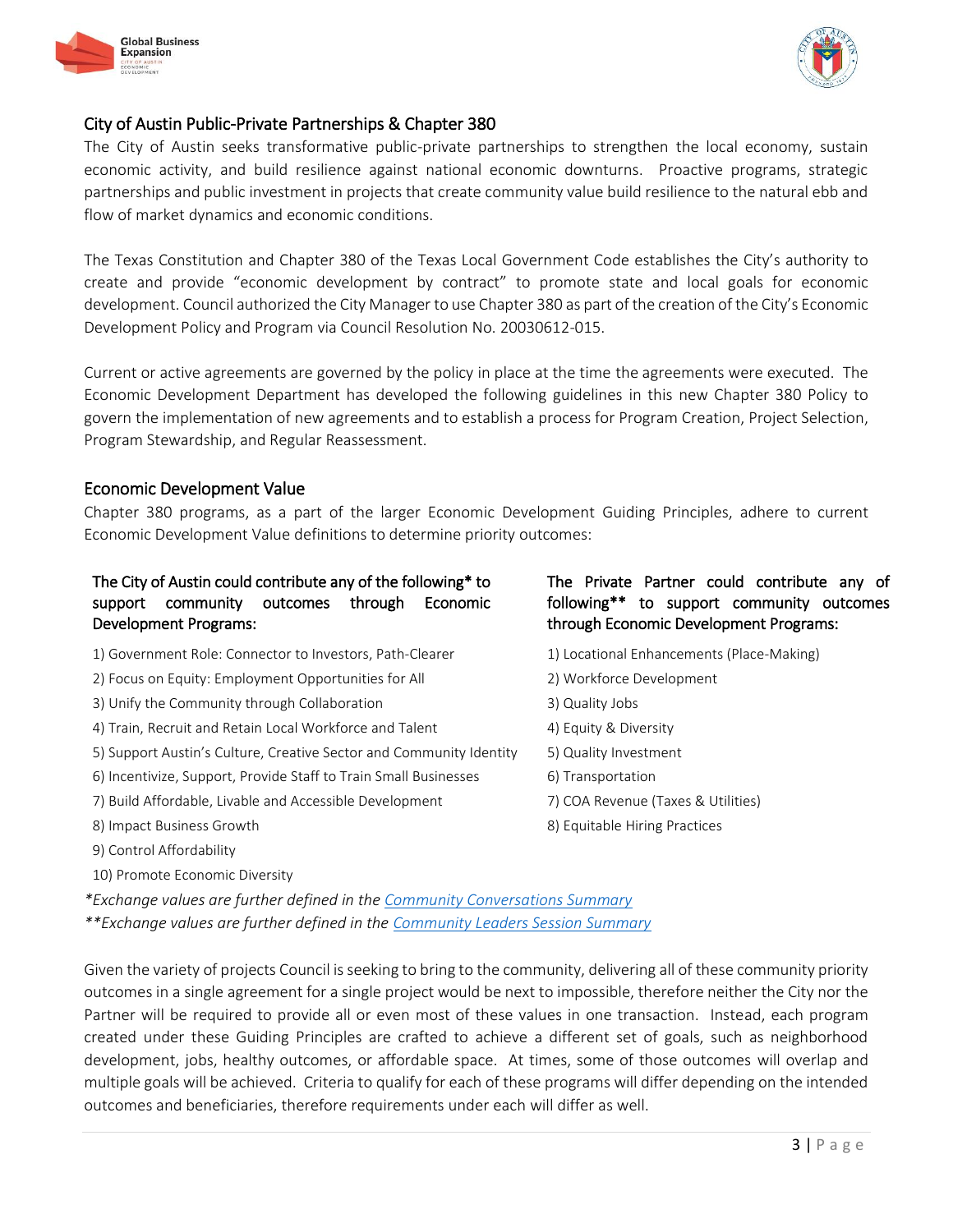



# Program Creation: Criteria Selection

The City of Austin's Economic Development Chapter 380 Policy provides a framework to create various programs in the form of grants, loans, and other initiatives. Qualifying projects that will make an investment in Austin, and promote the pursuit of equitable prosperity, opportunity, and affordability through the achievement of those values.

The basic framework for spending City funds is:

- 1. City funds must be spent for a City purpose (municipal purpose);
- 2. The City must get a benefit that is roughly equivalent to what it is spending; and
- 3. The City must be able to track that the purpose is being achieved;
- 4. Additionally, the Texas Constitution generally prohibits the use of public funds for a private purpose, prohibits the City from giving a gift; and prohibits the City from investing in private entities.
- 5. The City can spend public funds in a manner that both meets a municipal purpose, and that benefits a private entity if the funds are spent for economic development and in accordance with Article III, Section 52-a of the Texas Constitution, and an adopted program as authorized by Chapter 380 of the Texas Local Government Code.

Each Program will be created in consideration of this framework and supporting key priorities determined by the overlap between:

- 1) Strategic Outcomes as defined by [Austin Strategic Direction 2023](https://austinstrategicplan.bloomfire.com/posts/3222339-strategic-direction-2023-final-adopted-3-8-18)
- 2) Current Community Priorities
- 3) Existing Policy Resolutions, Ordinances, and other applicable legal requirements



Each program will identify appropriate and market tolerable criteria from the list below of existing policy requirements and identify values that best achieve the program's goals. This Chapter 380 Policy outlines a framework for public-private partnerships and program creation guidelines that supersede prior resolutions and ordinances governing Chapter 380 agreements. However, this new policy maintains the spirit of past resolutions as adjusted for current market conditions, Council's objectives, community input, and Strategic Direction to the extent feasible: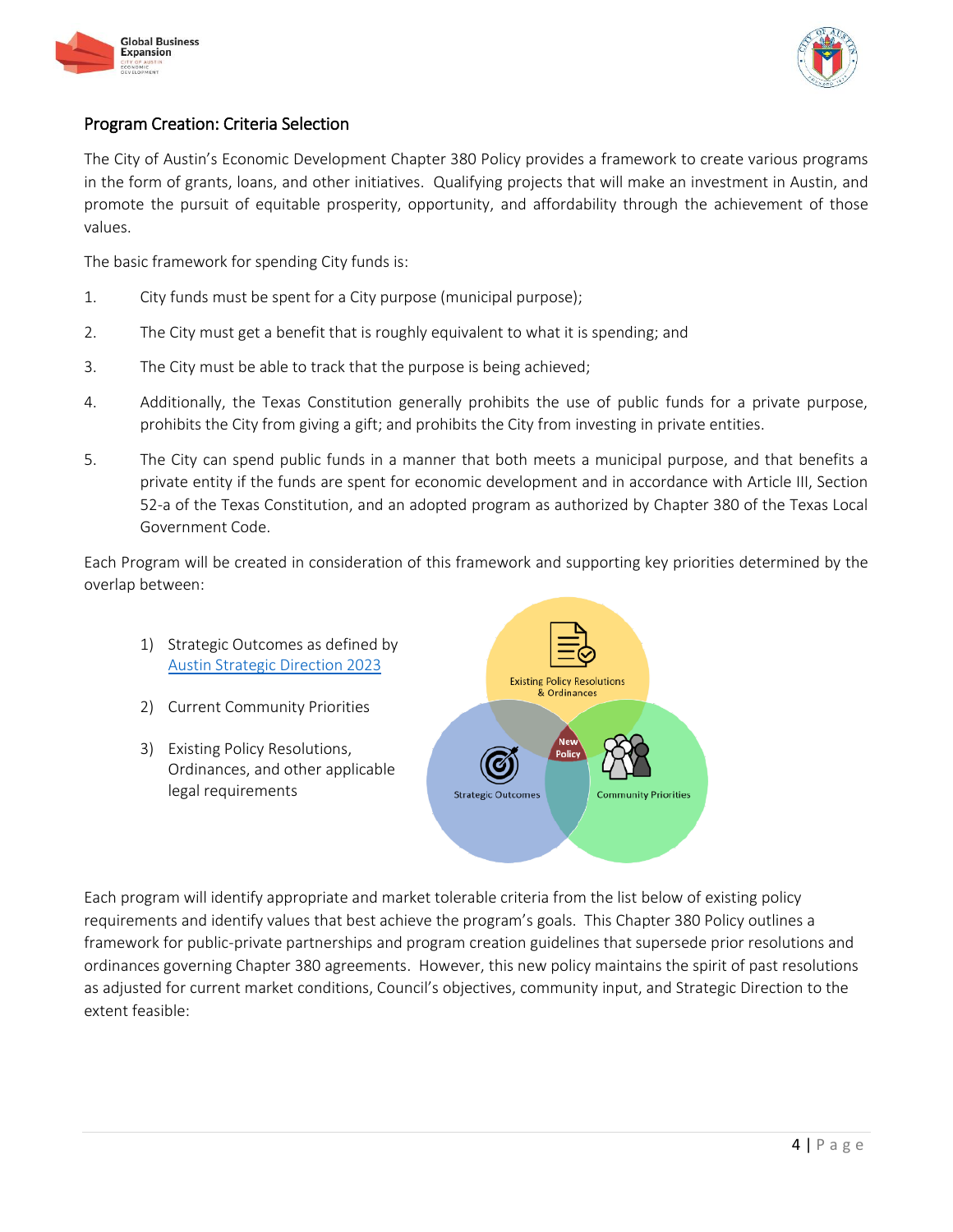



# Application/Evaluation Process:

- Applicants for each project provides 'But For' statement with credible evidence that the incentive either fills a gap that creates desirable outcomes, or that the project addresses a competitive position around a relocation or expansion project that is considering viable alternative sites outside of Austin;
- Applicants to all Chapter 380 grant and loan programs shall be required to sign and comply with a Cityprovided form specifying the entity is in compliance with all federal, state and local laws and authorities. Evidence of noncompliance may be grounds for terminating the agreement. At its discretion, the City may work with the recipient to develop a plan and timeline for becoming compliant;
- Applicants to all Chapter 380 grant and loan programs shall provide written policies to support antiharassment and anti-discrimination practices for business operations and work environment in the City. Applicants to all Chapter 380 grant and loan programs shall be required to sign and comply with a Cityprovided form specifying non-discrimination and anti-harassment policies and practices. Evidence of noncompliance may be grounds for terminating the agreement. At its discretion, the City may work with the recipient to develop a plan and timeline for becoming compliant;
- Incentive agreements will be created in accordance with the Incentive Program's Evaluation Tool/ Matrix/Score Card to meet approved criteria as required by that program. Program Evaluation Tool/Matrix/Score Card will assess direct and indirect costs and integrate a formal cost-benefit analysis into the City's evaluation;
- Programs allow for project-based incentives for mixed-use projects and incentive proposals that include the use and development of publicly owned property will promote community values;
- For the redevelopment of public, or formerly public land, contractors and subcontractors are required to pay wages as required by Council;
- Incentive proposals are encouraged to locate near transit developments and transportation hubs.
- All construction work on the project, even if not on public land or formerly public land, must comply with the City's established prevailing wage program that is used on City public works projects;
- All construction workers hired for construction for the project will be provided Workers Compensation Insurance and OSHA 10 Training;
- Incentive agreements will adhere to Minority and Women-Owned Business Enterprise Program requirements;
- The project will ensure all employees are paid no less than the City's living wage and as it may be adjusted annually, including full-time employees and contract employees, and if applicable to a project with capital expenditures in the form of construction, construction workers hired for construction work will be paid at least the City's living wage;
- Company shall provide health insurance benefits for all new full-time employees and extends benefits to domestic partners of employees and their dependents. The company's policy should reflect the definition of a domestic partner as an individual who lives in the same household and shares the common resources of life in a close, personal, intimate relationship with an employee if under Texas law the individual would not be prevented from marrying the employee on account of age, consanguinity, or prior undissolved marriage to another. A domestic partner may be of the same, or opposite, gender as the employee;
- Ongoing analysis will be performed by the City to determine expected annual average wage for the lowest paid 10 percent of local workers from companies negotiating firm-based economic development proposals with the City.

## Approval Process:

 Programs may include an Exception process to establish how applicants can request Exceptions to minimum criteria and requirements as part of incentive proposal development.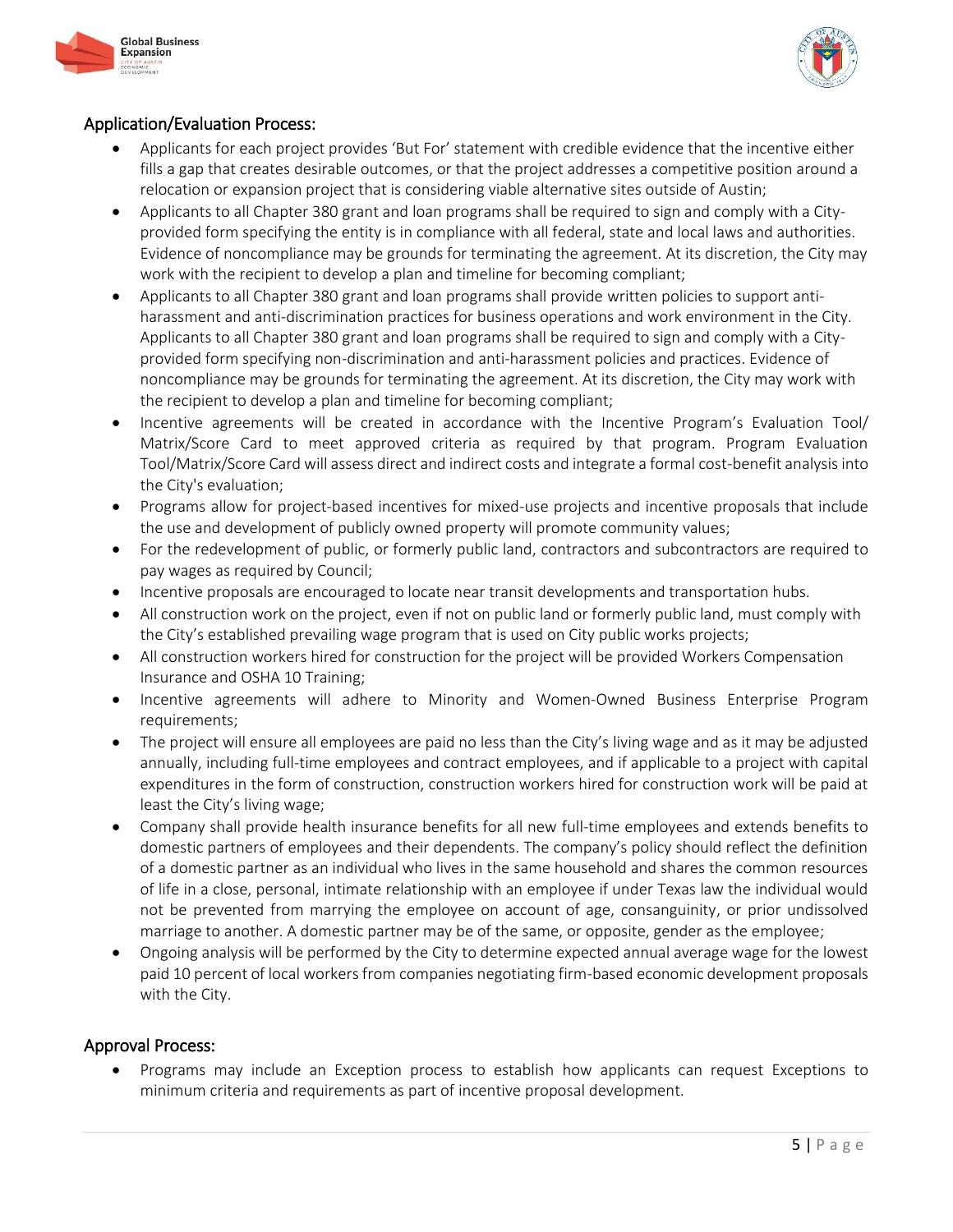



- For projects that require Council approval, incentive package development will adhere to a prescribed process timeline to allow time for citizen review and comment before Council takes action on an economic incentive proposal;
- In the event of changes in City requirements or program criteria, the new criteria will apply to new incentive agreements, unless otherwise agreed to by the parties in a written amendment to the agreement. The City will continue to honor existing incentive agreements.

#### Compliance:

- Incentive agreement grants are performance-based investments;
- Compliance review for all economic development agreements will be verified by an independent party and results made publicly available and posted on the City's website;
- Incentive recipients will comply with all City Code requirements, including environmental requirements, in effect at the time the Chapter 380 agreement is executed. Absent a negotiated agreement with the City, an incentive recipient shall not petition for potential vested rights under any provision of Chapter 25 of the City Code, or Chapter 245 of the Texas Local Government Code, for the Chapter 380 project that is the subject of the agreement. Incentive recipients agree to comply with City environmental requirements on all future development that is the subject of the agreement. If the recipient is cited with a City Code environmental violation for the subject of the agreed incentivized project during the term of the agreement, the City of Austin reserves the right to negotiate a cure period in which payment of the incentive will be withheld and, failure to cure the violation results in termination of the incentive agreement in accordance with the standard termination provisions in the Chapter 380 agreements.
- Company may protest property tax valuation. In the event tax valuation of the property has been lowered as a result of a successful protest, the City will evaluate the impact of the new valuation on the net fiscal position of the City and the City may unilaterally reduce the incentive amount to reflect the lowered property value.

## Portfolio Revenue Generation

For the City of Austin to achieve Economic Development Values (as defined above), the Economic Development Department will create an inclusive portfolio of outcome-focused programs for different users, areas and purposes. For example, one program may emphasize the creation of new revenue generation for the City of Austin in order to financially sustain other programs annually or as-needed in the portfolio that focus more on the delivery of community benefits and not impact revenues as significantly as the former. The purpose of this model is to include many different tools within this portfolio to achieve community outcomes and Council objectives while building in a funding model for the creation and sustainment of such programs within the Economic Development Department. As stated during the adoption of the Guiding Principles, staff will identify a target percentage of funding to support programs in the portfolio for small business activity.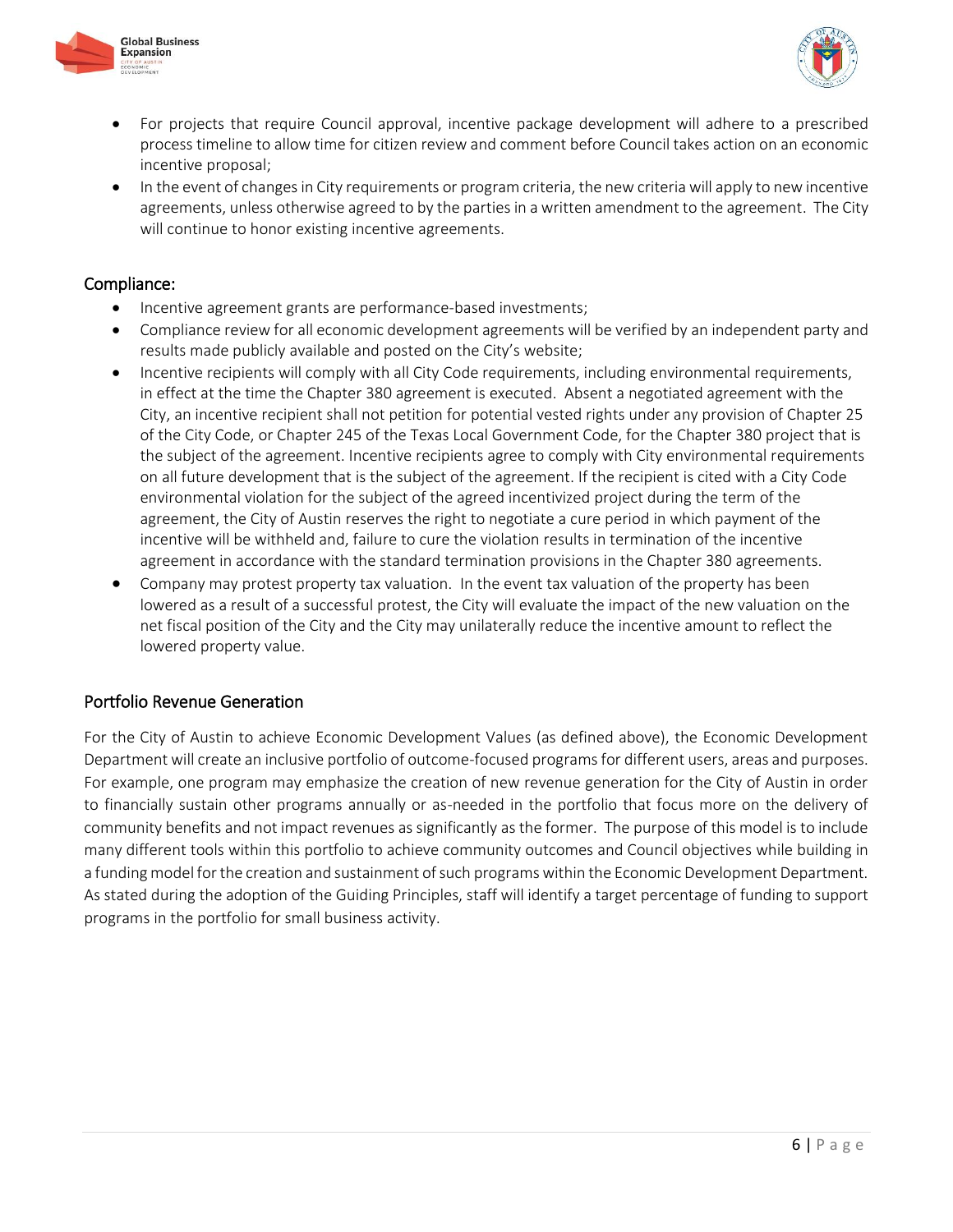



# Program Structure:

## Grant Types:

Revenue-Positive Grants are performance-based tax reimbursement payments or per-job payments to an entity that produces an economic development project that generates a positive fiscal impact for the City.

Revenue-Neutral Grants are performance-based tax reimbursement payments or per-job payments that generate a neutral fiscal impact for the City. As noted above, under State law, the City must receive a benefit roughly equivalent to what it is paying.

Other/Operational Support Grants: for performance-based tax reimbursement payments or per-job payments that have a neutral fiscal impact for the City, the projects may be able to utilize City assistance in the form of pre-development support, expedited permitting, dedicated ombudsman services, development fee waivers, transportation and public works resources, and other City services in exchange for values that connect to the program's priority goal. These resources can be included in or be in lieu of an incentive package. Qualifications for this type of "other support" varies by program and project.

# Grant Program Structure:

## Evaluation Tool:

Cost-Benefit Tool: At the time of program creation, a cost-benefit tool will be developed to assist staff with determining the fiscal impact of the project. In some cases, programs may require an outside or third-party cost-benefit tool depending on the complexity of the program and/or anticipated projects. In other cases where programs or projects are smaller scale, simpler transactions, or otherwise it may be more appropriate to develop and implement a tool internally. In any case, the goal of the cost-benefit tool is to identify the City's net position on a project that can help inform the level of appropriate investment, coupled with other program criteria measures and Score Card (see "Project Score/General Eligibility"). The cost-benefit tool and resulting value is not the sole determinant of the value of the total potential incentive package.

Return On Investment (ROI) Including Community Benefits: In some cases, community benefit, value and priority goals of the program may be achieved in either revenue-positive or revenue-neutral projects. For projects that are revenue positive, the City may choose to reinvest a portion of or all of the net proceeds into other economic development initiatives/programs of the City. This enables programs that support economic development value or priority goals of the program may invest in projects that do not produce a net positive fiscal benefit but provide equivalent benefit to the City's participation. In some cases, this is justified by the economic multiplier effect, where the project itself may not create a significant tax base increase for the City, but the multiplier and downstream effects created by the project in the community are impactful, albeit difficult to quantify. In other cases, there may be compelling community benefits (such as promoting small,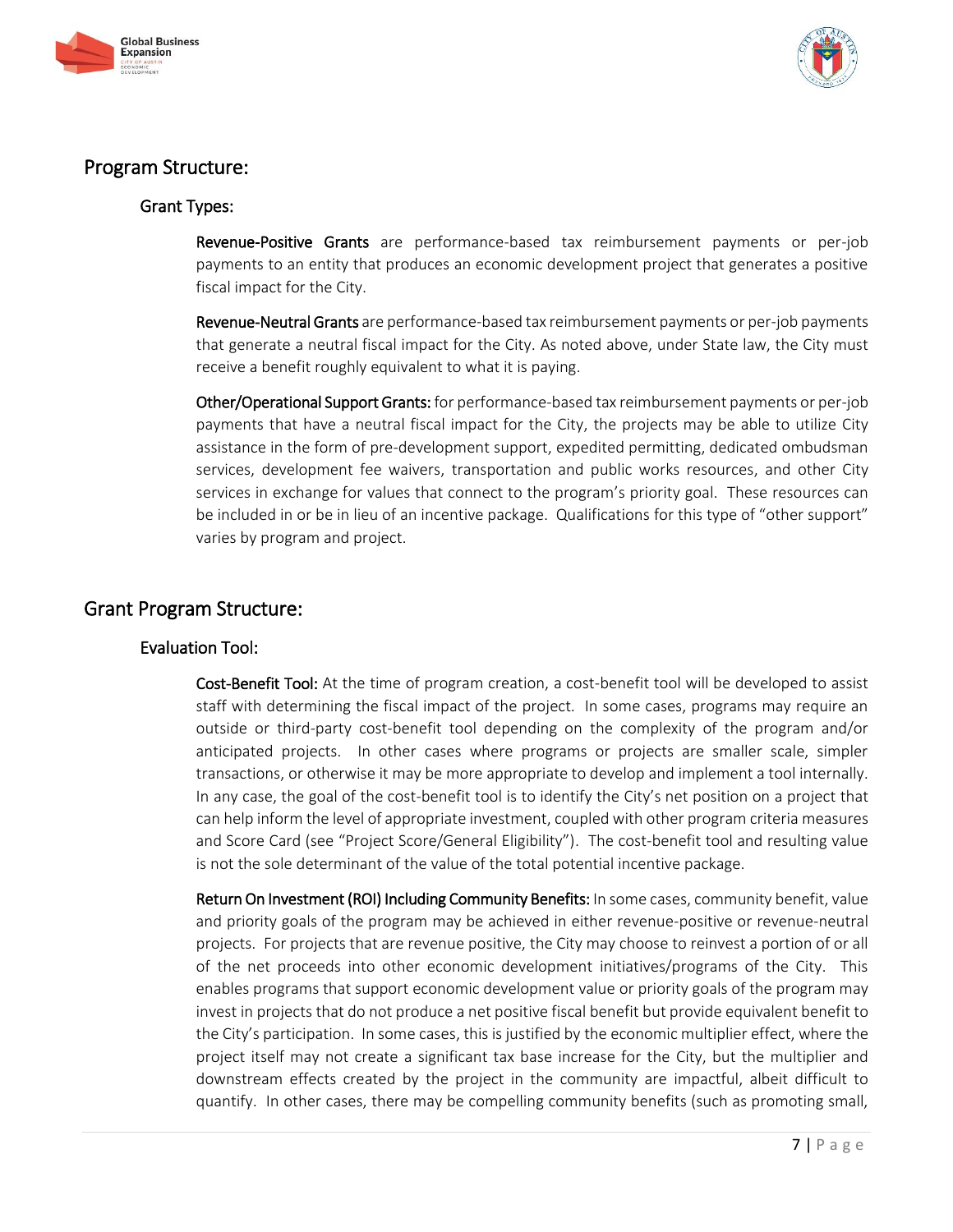



local business sustainability) that justify investments of this type. "Return" in this case can be defined beyond simple fiscal terms and include community values and benefits that align with the program's priority goal. Fiscally net-neutral or net-negative projects that yield community benefit may come at the cost of the value of the priority goal for the program in some cases. Maximum investment allowance for each project is identified in the program guidelines to mitigate risk in the event that projects qualify for the program and are high-scoring, but the projects produce a breakeven fiscal ROI. The goal is to make sure the overall project benefits justify the investment. The program guidelines also outline whether or not a net positive ROI for the City is a requirement, as is appropriate in some cases. The guidelines will always require that the project return a value to the City that is roughly equivalent to what the City is paying or providing as in-kind as this is a requirement of State law.

Project Score/General Eligibility: At the time of program creation, minimum requirements, qualifiers, bonus criteria, and an accompanying formula for scoring will be created to generate an overall "Project Score". A scale of Project Scores will be identified to set thresholds, such as a minimum Project Score to eliminate projects that do not carry sufficient community impact, a moderate score to indicate investment that may include an incentive allocation and a high score to open the possibility of additional investment in the project, such as operational support. Enhanced scoring may be considered for alignment with community need, Target Market industries and other strategic goals of the program. Scoring methodology will be different for each program, as will the score threshold levels.

**Establishment of "But For" Statement:** Included in all program guidelines, an Applicant must establish a 'But For' statement. The Applicant must provide credible evidence that the incentive either fills a gap that creates desirable outcomes, or addresses a competitive position around a relocation or expansion project that would otherwise locate at a site outside of Austin.

**Exceptions/Waivers:** Exceptions and Waivers can be identified during the Program Creation process. An "Exception" is requested by the Company during the project application process and could be granted by staff/Council in exchange for achieving other community values. A "Waiver" may only be requested by staff. A recommendation to waive a requirement occurs during Program Creation and, depending on desired outcomes of the program, can be requested by staff on a project-by-project basis.

In all cases, for all categories and programs, an applicant requesting an exception must provide written justification for granting the requested Exception. These justifications will be posted along with the other material related to evaluation of the proposed project. In exchange for an exception, staff will assess the impact of the exception being requested and in those cases may elect to negotiate the delivery of additional community benefits to offset the impact.

Programs may contain Exception and Waiver criteria as a subset of scoring criteria. In addition, each program identifies an Exception process. In order for a project to be eligible for an Exception from minimum requirements, the project has to score at certain threshold to receive consideration for the exception. Specific requirement Exceptions/Waivers will be different for each program, as will the Exception score threshold. For projects at or beneath City Manager's Spending Authority as established by City Charter and revised annually, financial and compliance controls will be identified in programs where Exceptions are approved by Council in Program ordinance adoption.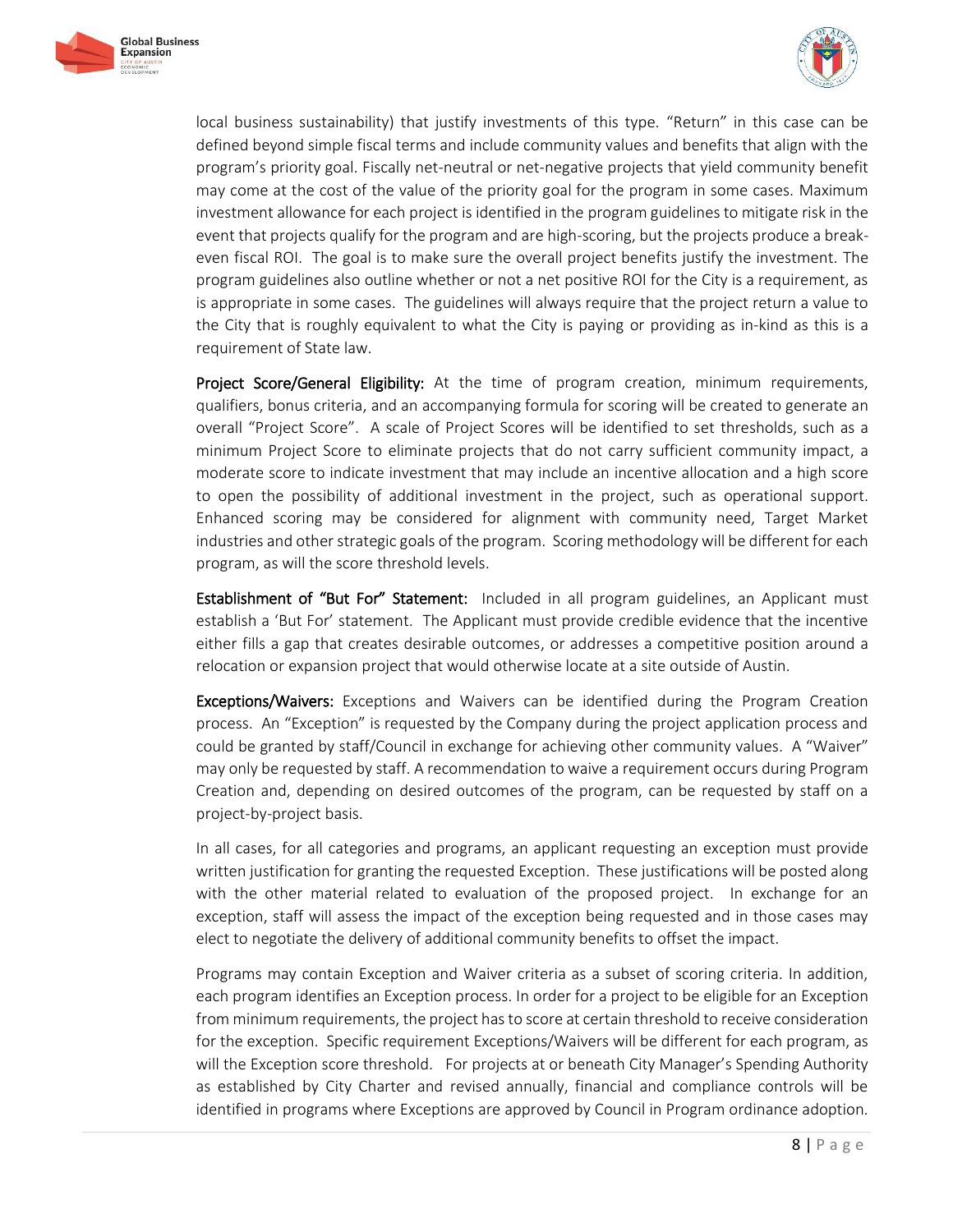



If the incentive package is above City Manager Authority, staff will provide Council with information regarding the Exception being requested and the accompanying justification before Council is asked to approve the agreement.

# Process:

The process for each Chapter 380 program is dependent upon the amount or equivalent community value of the incentive calculated. If the incentive for the project is beneath the City Manager Spending Authority threshold, Council approval is not needed. Any incentive offer above the City Manager Spending Authority will follow a specific process outlined in each program. In addition, each program has individual process guidelines that set expectations on timing, the exchange of information with applicants, negotiating terms and other measures. Projects seeking partnership with the City follow this general process for consideration:

Step 1: Applicants Complete the Online Application. The Online Application is the first opportunity for a Company to request consideration for a Chapter 380 incentive or publicprivate partnership with the City of Austin. It is imperative the Applicant self-select appropriate General Eligibility requirements as well as Chapter 380 Program-specific requirements, or if the Applicant does not meet those minimum criteria, make a clear case and request a consideration for an Exception of requirements complete with supporting documentation. This Online Application is not the Final Chapter 380 Application. It serves as the initial introduction of the project seeking incentives from the City and demonstrates alignment with the City's Chapter 380 Programs. If, in the creation of the program, City staff determines that the Online Application is not suitable for the applicant pool, staff will identify other entry-points to begin the process.

Step 2: Project Introduction & Application Review. In a timely manner, the Online Application will be reviewed by City staff. If City staff so determines, the Applicant may be invited to discuss the Online Application with Economic Development staff in person or via conference call. This meeting is an opportunity for both parties to discuss the project, review the application and make any needed adjustments to the application if the intention is to submit the application for formal consideration (see Step 3.) Economic Development staff will make inter-Departmental connections within the City to help facilitate the Application in the event other Departments or City programs will be involved in the project. If in the creation of the program City staff determines that the review period or method of communication suggested above is not suitable for the applicant pool, other methods can be identified for each Program.

Step 3: Submit Final Chapter 380 Application. If adjustments are made to the original Online Application during Step 2, Applicants are requested to amend the documentation and resubmit a "Final Chapter 380 Application" for formal consideration by City staff. If the City does not request any adjustments, or the applicant chooses not to make any adjustments, the City will treat the initial application as a final application and advise the applicant of its determination of whether the initial application is acceptable as a final application or not.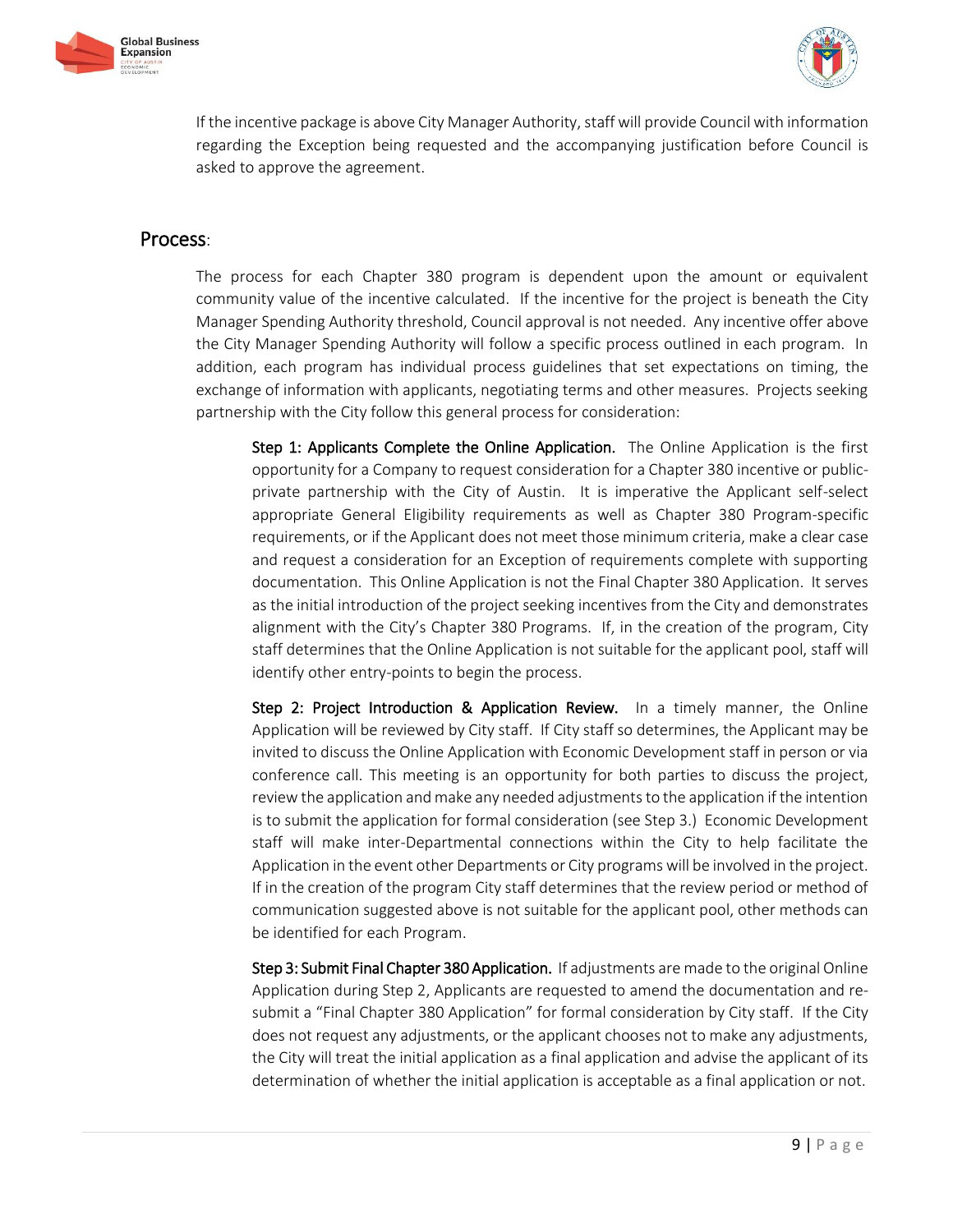



Step 4: Project & Application Analysis. After the Final Chapter 380 Application submission, City staff will review the Final Application and determine whether General Eligibility requirements are met and measure program qualifications, Project Score, and fiscal impact, specific to that program's process. It is at this time during the analysis that if an Exception to minimum requirements has been requested, justification for the Exception will be included in the evaluation consideration.

Bundling Programs: It is possible for projects to qualify for more than one program within the Chapter 380 Policy portfolio of programs. In those cases, potential agreement terms will be determined by City staff. If City staff has not done so already by this point, inter-Departmental connections within the City will be made to help facilitate the Application in the event other Departments or programs will be involved in the project. For a project that qualifies for more than one program, a blended Project Score may be created to measure overall impact weighted against total costs. In this case, the blended score and methodology will be determined by City staff managing the programs involved.

City Resources: Each program will identify a threshold of Other/Operational Support Grants to include, but not limited to, City resources such as expedited permitting, dedicated ombudsman services, development fee waivers, transportation and public works resources and other city services. These resources can be included in or in lieu of a financial or non-financial incentive package where a project fails to qualify or scores below the threshold for incentive package consideration but provides community benefit or value as defined by the program's priority goals. It is at this time that City staff would engage with the Department that manages those services to determine feasibility of support delivery for this project and ensure it aligns with the project timeline.

Step 5: Project Status – Accepted or Declined. Applicants will be informed of the status of their application in a timely manner after the Final Chapter 380 Application is submitted. If the project has been approved for further processing, City staff will communicate directly with the Applicant to inform them to expect the process going forward (Step 6).

Step 6: Proposal Execution. The following processes will be followed for varying levels of incentive package proposal valuations:

City Manager Authority Approval: For total incentive package proposals that are valued below City Manager Spending Authority, and if the company accepts the City's proposal, Applicants will be informed to expect a formal letter of "Program Acceptance" from the Program's Department including the City's Chapter 380 contract proposal and stipulated conditions upon which the company must agree. The agreement is executed by both parties and begins with the Compliance process. For projects at or beneath City Manager's Spending Authority as established by City Charter and revised annually, financial and compliance controls will be identified in programs where Exceptions are approved by Council in Program ordinance adoption.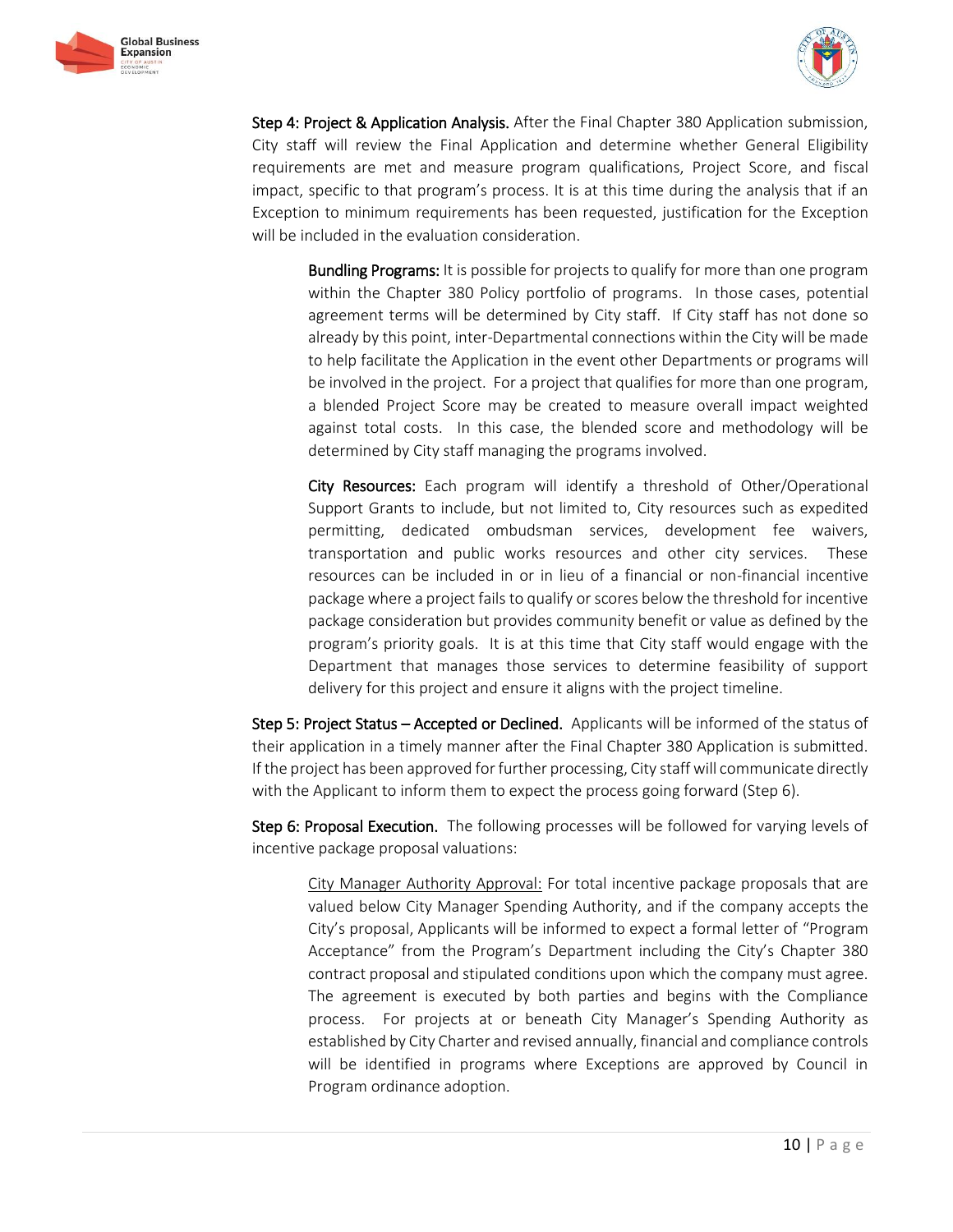



City Council Approval: For incentive package proposals that are valued above City Manager Spending Authority but below a total \$5,000,000\* net benefit value for the City, or less than a \$200,000,000\* project Capital Investment Value, and if the company accepts the City's proposal, a Chapter 380 Program contract is drafted by City staff and submitted for City Council approval on the next regular Council Meeting Agenda date. The proposal will not be approved on a "consent" vote by Council to allow the public an opportunity to speak on behalf of the item. If Council approves of the proposal, the agreement is executed by both parties and begins with the Compliance process. Information regarding the Exception being requested and accompanying justification would be provided alongside all other proposal materials to be presented to Council for approval.

City Council and Public Hearing Approval: For incentive package proposals that are valued above a total \$5,000,000\* net benefit value for the City or more than a \$200,000,000\* project Capital Investment Value, and if the company accepts the City's proposal, the following process is followed:

- The Chapter 380 proposal is placed on the Council agenda as a time-certain agenda item with a staff presentation on the proposal. The public is allowed to comment on the Chapter 380 proposal at this Council meeting.
- The Chapter 380 proposal, application, evaluation documents, analysis, information on any requested exception and proposed contract are announced in a press release and made available to the public no later than the sixth day before the Council agenda item with the staff presentation. All of this information is posted to the Economic Development Department's page on the City's website.
- An online comment portal is setup to collect public comments. All comments received are forwarded to the Council prior to the second Council meeting.
- The second City Council meeting includes a public hearing and City Council action.

 \*At the time of program creation, City staff may identify appropriate investment values to suit typical projects to best reflect the needs of the subject area. It is recommended as a starting point, however, that there is an approval process for projects below City Manager Spending Authority level, a regular Council Agenda approval level and an enhanced approval process with public engagement for higher value projects.

# Stewardship

City staff is committed to the following values in the administrative implementation and stewardship of the Chapter 380 Programs:

Efficient, Inviting, and Responsive to Market Needs: The Chapter 380 Program is a visible, accessible opportunity for the City to use public funds to encourage private entities to discover new ways to improve the Austin community and improve business endeavors. This process must be efficient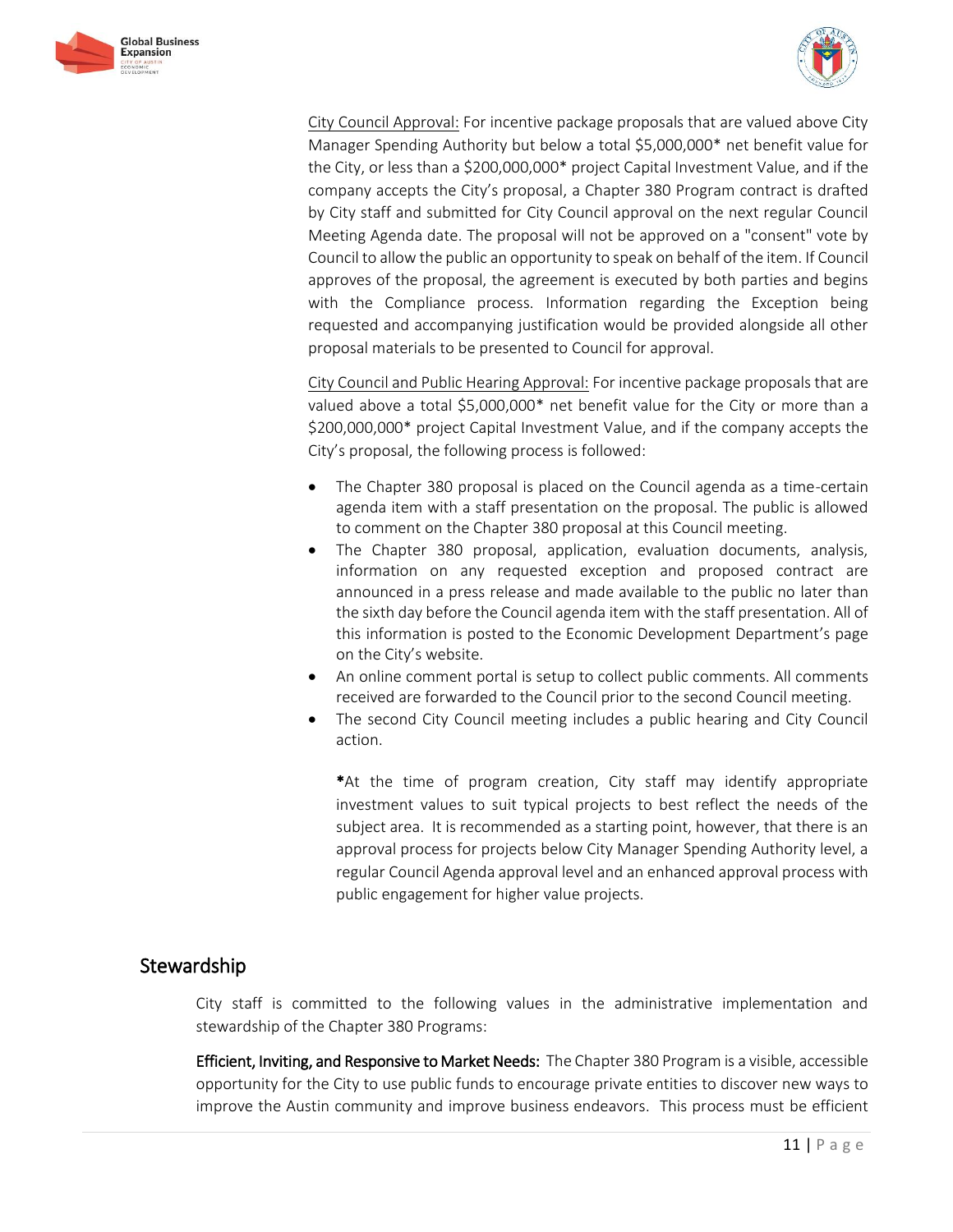



and expeditious to match the rapid pace of the business environment and minimize delay. Every effort will be made to build in appropriate timelines, clearly communicate expectations on those timelines, and carry out an efficient process of the Chapter 380 application steps.

Transparency: Each Chapter 380 Program will comply with best practice transparency measures, including producing timely and accurate reporting on all Chapter 380 contracts, supporting documentation, compliance reports, and ongoing payment information available on the City's website or other communication outlet. With each Chapter 380 program, all final public-private partnership agreements, and project information will be made available to the public via the Economic Development Department's section of the City website immediately and openly after approval.

Compliance and Third Party Assessment: All Chapter 380 agreements are performance-based, meaning the private partner must demonstrate its compliance annually to receive that year's contract payment. No upfront incentives are allowed. Every year, the Economic Development Department reviews the company's compliance with the contractual requirements, and an independent, third-party reviews the department's annual review. If both annual reviews confirm compliance, then the company is deemed to have fulfilled its annual obligations, and the contract payment is made for that year. All contract payment information will be available on the [Economic](http://www.austintexas.gov/economic-development-compliance)  [Development Department Open Portal website.](http://www.austintexas.gov/economic-development-compliance)

# Reassessment:

Five-Year Programs: Each Chapter 380 program, from the creation date, will run with a standard five-year term to allow for changes in Austin's economic environment, community needs and shifting policy directives. Each program will identify high-level goals to be achieved at the end of the five-year term that connect with the current [Austin Strategic Direction](https://austinstrategicplan.bloomfire.com/posts/3222339-strategic-direction-2023-final-adopted-3-8-18) 2023 priorities. At the end of the five-year term, the program will be reassessed by City staff to determine if adjustments need to be made to the program evaluation method, criteria, process, administration or whether the program's current structure achieves the intended priority goals. Staff will provide a briefing to the City Council on the results of the five-year reassessment. Council must approve the continuation of and/or any changes to Chapter 380 programs after the reassessment is complete. Staff will continue to operate and administer programs until Council action. Reassessment will include an overview of performance measured against the program's priority goals (annual and five-year) as well as City of Austin executive leadership input and community feedback. Community stakeholders will be consulted for feedback during this reassessment process, where suggestions and identification of new needs will be solicited on a five-year basis to recalibrate program priority goals to match community needs, Council objectives and changes in Strategic Direction.

Term of Agreements: Agreements made within the Chapter 380 programs may have a term longer than five years. Typically 5-10 years, the term of those agreements is made to best reflect the project's timeline, investment, and job creation schedule and the City will honor those agreements until the termination of the contract. In the event a program is allowed to sunset, or program criteria is changed to reflect shifting conditions, existing agreements will be grandfathered for the remainder of the term of the agreement unless otherwise agreed to by the parties in a written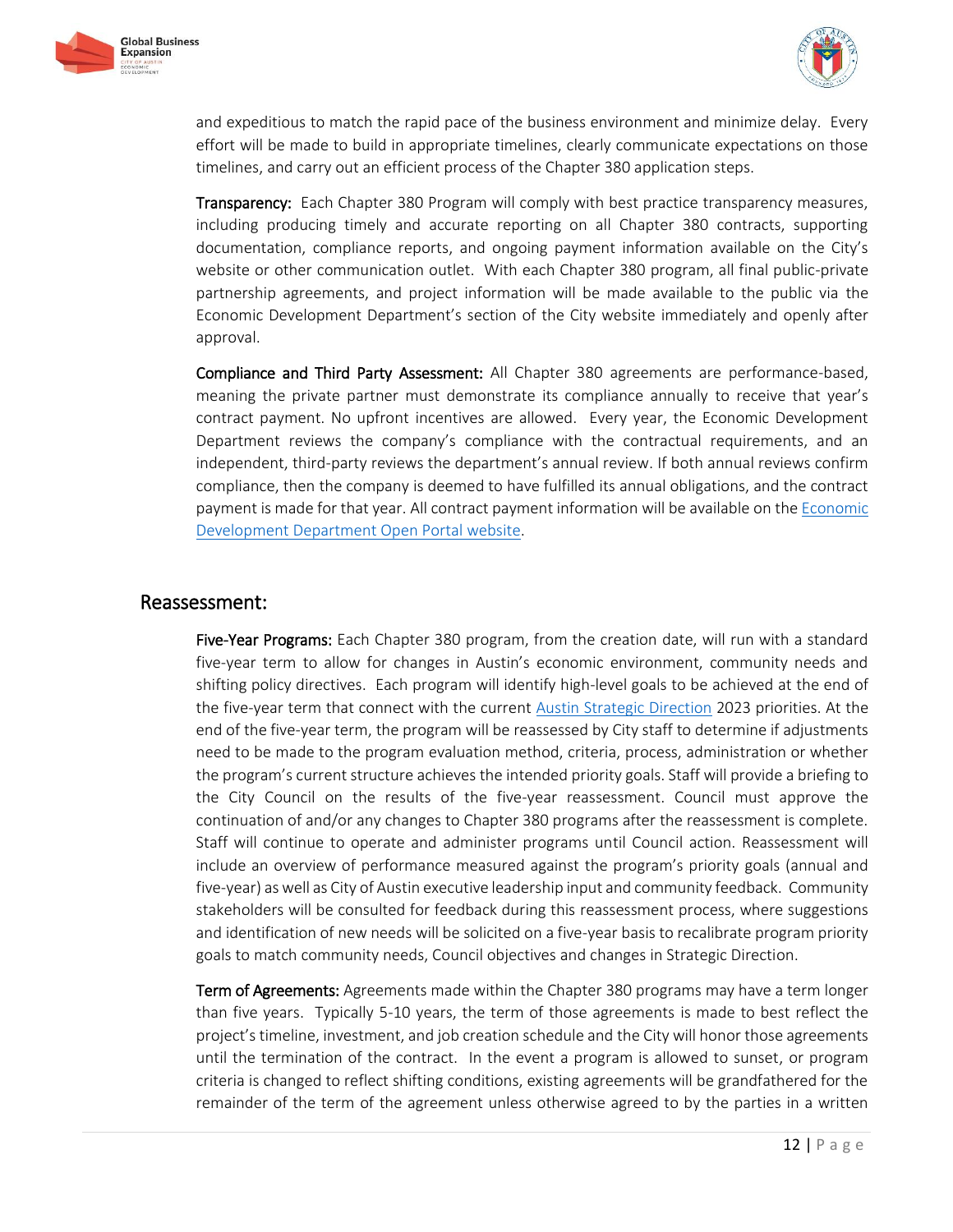



amendment to the agreement. All agreements must contain standard City termination provisions for economic development agreements, including Payments Subject to Future Appropriation and Event of Default clauses.

Market Conditions: "High-Impact" Projects: High-impact projects, unique developments, and market competitive or other non-conforming projects will be considered on a case-by-case basis and within the context of the current market conditions at the time of program creation and/or project application. City staff will analyze those conditions and projects and determine if a recommendation for incentive proposal is achievable through current programs. If staff determines that the non-conforming project is an economic benefit to the City, justifiable, and will provide significant community value given current market conditions and does not fit within the structure of a current program outline, special consideration may be made to create a program to support such a project depending on feasibility and City financial bandwidth.

Public Input: Each Chapter 380 program is created with the intention to meet a specific community need and to outline priority goals. If both the program and projects contained are not successful, underperforming, and/or the community need is not being met, then staff will conduct a thoughtful reassessment of the program's structure and existence. As a part of this reassessment, staff will engage the public and seek their input. Staff will consult community stakeholders for feedback during this process. Staff will also solicit suggestions and identification of new needs on a five-year basis to recalibrate program priority goals to match community needs, Council objectives, and changes in Strategic Direction.

Annual Update & Reporting: Staff will conduct an annual assessment for the "effectiveness" of the programs and projects in reaching the intended goals. Each program will identify Program Metrics and Project Metrics to track on an annual basis that will be shared publicly. Metrics vary widely depending on the program goals, but with a focus on [Austin's Strategic Direction](https://austinstrategicplan.bloomfire.com/posts/3222339-strategic-direction-2023-final-adopted-3-8-18) 2023 outcomes, general performance measurements could include, but are not limited to;

#### Program Metrics:

Number of Applications Received Number of Applications Accepted Community Preservation Catalytic Event Affects Equity Measures Transportation Impact Affordability Measurements Workforce Impacts Other Strategic Direction Measurements

#### Project Metrics:

Metrics by Program Criteria New Jobs Created Jobs Retained Job Types Revenue Impacts Community Benefits Achieved Capital Investment Other Measurements

At the end of the five-year period of the program, those Annual Reports will be reviewed and used as supporting documentation to make the decision to sunset, phase-out, or revise the program structure.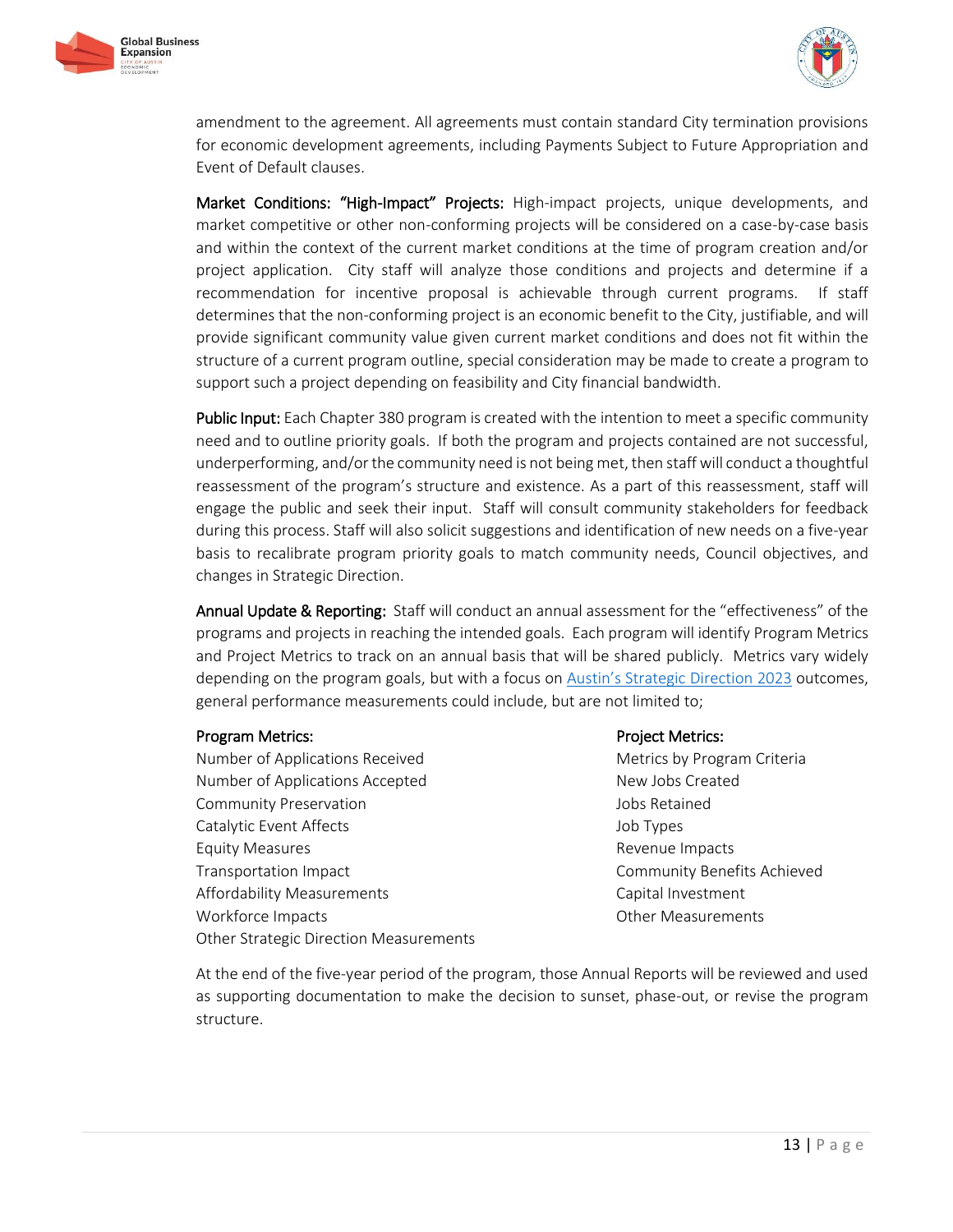



# Loan Program Structure

A Chapter 380 Loan Program is an agreement between the City and a private entity offering low-interest loans to qualified entities that need financial support and access to capital to face rapidly changing economic conditions. Loan Program objectives and structure differ depending on intended recipients and outcomes, but all programs seek to enable existing local businesses to expand, create jobs, revitalize communities, achieve specific Austin Strategic Direction priority goals, increase the tax base of the City, and enhance the overall quality of life for Austin residents through advantageous loan structures and terms, while ensuring the protection and return of public benefits.

# Loan Program Types:

Direct Gap Financing for Qualified Projects is available to address the financial gap experienced by a Company encountering roadblocks to new growth and/or development that will create value for the community. For programs that provide direct gap financing for qualified projects, those programs will identify incentive proposal value limits based on approved program criteria. These programs will take into consideration the current threshold for City Manager Spending Authority and approval processes will differ depending on whether the project loan value is determined to be above or below that threshold.

Loan Guarantees are available through programs that would require a contractual arrangement between the City and private creditors or banks. These agreements can be limited or unlimited. In the case of a limited loan guarantee program, a threshold limit for default coverage will be identified in the contract.

Forgivable Loans: are available through programs that create loans either direct to borrowers or through third-party lenders. These loans include "transformative conditions" that would effectively "transform" the original loan into a forgivable loan if certain program criteria is met. Each loan program will stipulate this criteria which can include, but may not be limited to, a certain percentage threshold above agreed-upon job creation, investment amount or other quantitative measure that results in an increase of the net benefit to the City that covers the debt service owed on the loan, or creates value for community priority goals.

Interest-Only: Interest-only loan programs will establish interest rates and maturity/amortization schedules that match the appropriate timeframes for project realization and asset lifespan.

# Evaluation Tool:

Project Score/General Eligibility: At the time of program creation, minimum requirements, qualifiers, bonus criteria and an accompanying formula for scoring will be created to generate an overall "Project Score". A scale of Project Scores will be identified to set thresholds, such as a minimum Project Score to eliminate projects that do not carry sufficient community impact, a moderate score to indicate investment that may include an incentive allocation, and a high score to open the possibility of additional investment in the project, such as operational support. Enhanced scoring may be considered for alignment with community need, Target Market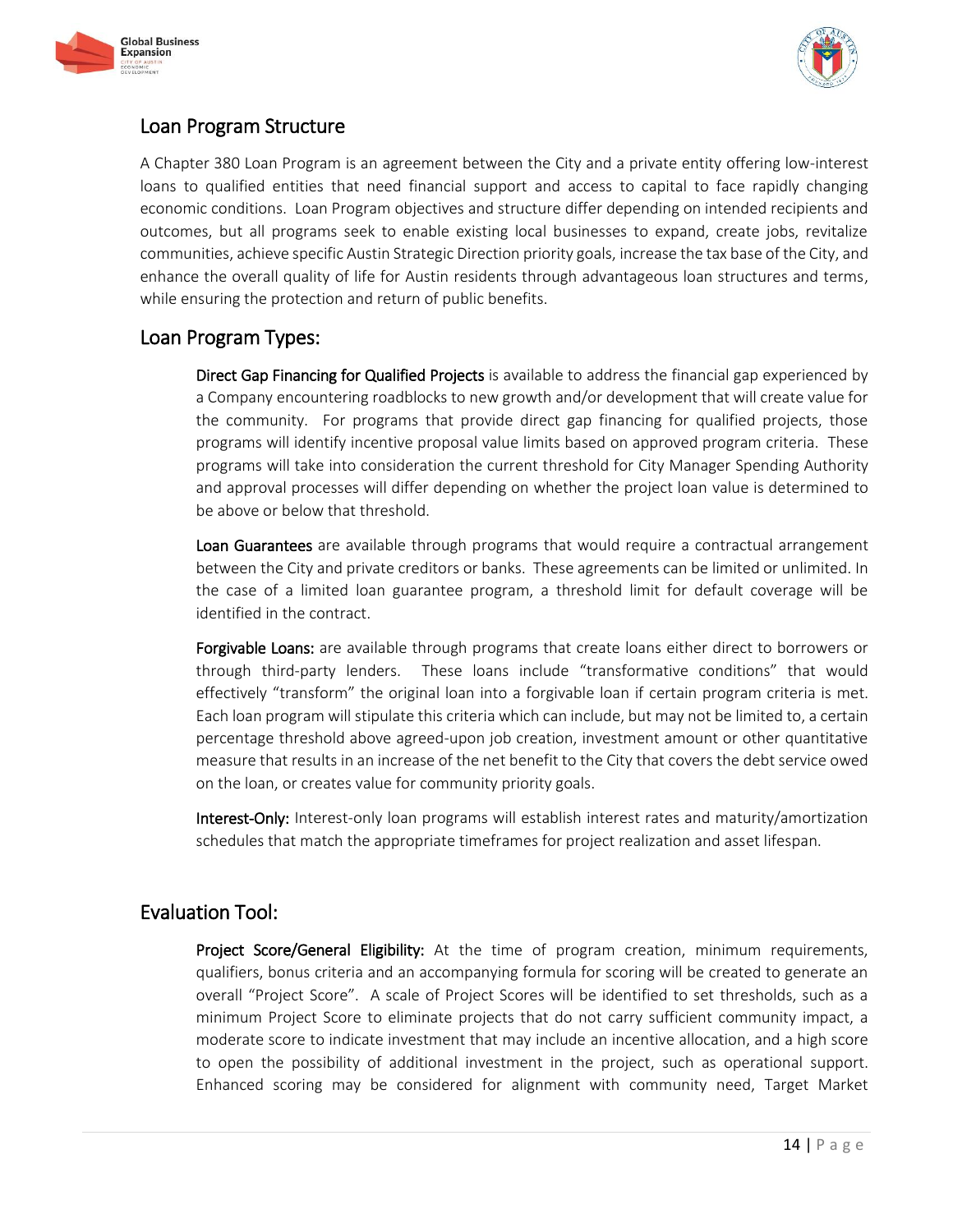



industries and other strategic goals of the program. Scoring methodology will be different for each program, as will the score threshold levels.

Grant/Loan Combinations: A program that combines a grant and a loan may have separate criteria in addition to the existing program criteria to be combined. At the time of a grant-loan program creation, City staff will identify the blended Project Score threshold to be met by both the grant qualifiers and the loan qualifiers.

Loan Structure & Terms: Loan programs or programs that include a loan as a part of the incentive package will consider program criteria and Project Score in determining what type of loan structure and terms are appropriate to offer. Loan Programs will be created with interest rate ranges and maturity and amortization schedules that are market competitive and within the risk allowance for the City.

Cost-Benefit Tool: At the time of program creation, a cost-benefit tool will be developed to assist staff with determining the fiscal impact of the project. In some cases, programs may require an outside or third-party cost-benefit tool depending on the complexity of the program and/or anticipated projects. In other cases where programs or projects are smaller scale, simpler transactions or otherwise where it may be more appropriate to develop a tool internally. In any case, the goal of the cost-benefit tool is to identify the City's net position on a project that may help inform the level of appropriate investment, coupled with other program criteria measures and Score Card (see "Project Score/General Eligibility"). The cost-benefit tool and resulting value is not the sole determinant of the value of the total potential incentive package.

**Establishment of "But For" Statement:** Included in all program guidelines, an Applicant must establish a 'But For' statement. The Applicant must provide credible evidence that the incentive either fills a gap that creates desirable outcomes, or addresses a competitive position around a relocation or expansion project that would otherwise locate at a site outside of Austin.

Return On Investment (ROI) Including Community Benefits: In some cases, community benefit, value and priority goal of the program may be achieved in either revenue-positive or revenue-neutral projects. For projects that are revenue positive, the City may choose to reinvest a portion of or all of the net proceeds into other economic development initiatives/programs of the City. This enables programs that support economic development value or priority goals of the program may invest in projects that do not produce a net positive fiscal benefit. In some cases, this is justified by the economic multiplier effect, where the project itself may not create a significant tax base increase for the city, but the multiplier and downstream effects created by the project in the community are impactful, albeit difficult to quantify. In other cases, there may be compelling community benefits (such as promoting small, local business sustainability) that justify investments of this type. "Return" in this case can be defined beyond simple fiscal terms and include community values and benefits that align with the program's priority goal. Net- neutral projects that yield community benefit may come at the cost of the value of the priority goal for the program in some cases. Maximum investment allowance for each project is identified in the program guidelines to mitigate risk in the event that projects qualify for the program and are high-scoring, but the projects produce a break-even fiscal ROI. The goal is to make sure the overall project benefits justify the investment. The program guidelines also outline whether or not a net positive ROI for the City is a requirement, as is appropriate in some cases. The guidelines will always require that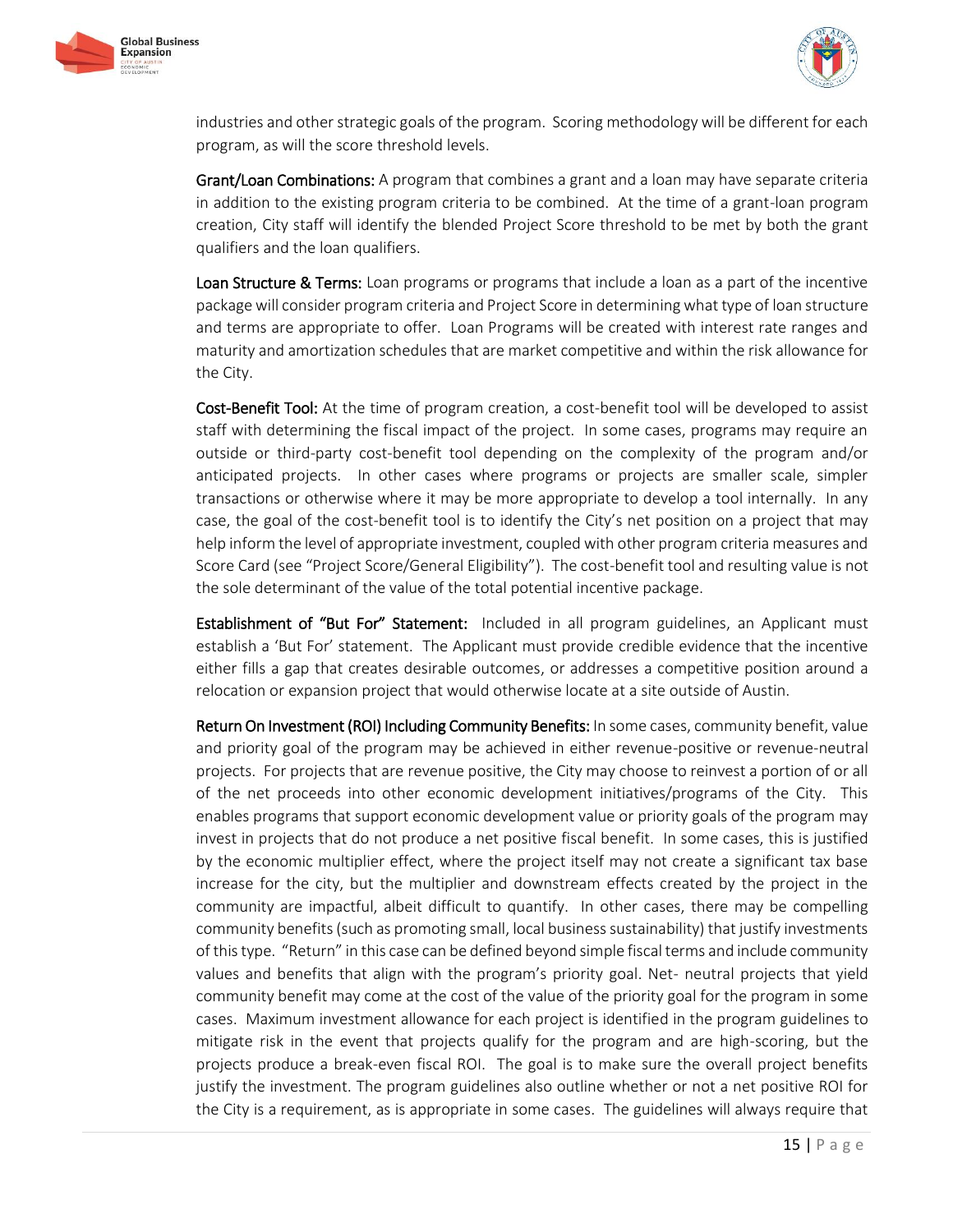



the project return a value to the City that is roughly equivalent to what the City is paying as this is a requirement of State law.

Underwriting: Loan Programs will identify acceptable risk thresholds such as Loan-to-Value Ratio and Debt Service Ratio minimums in either primary or subordinate lien positions. Loan programs will establish an underwriting process that includes borrower credit analysis, capacity and collateral.

**Exceptions/Waivers:** Exceptions and Waivers can be identified during the Program Creation process. An "Exception" is requested by the Company during the project application process and could be granted by staff/Council in exchange of other community values achieved. A "Waiver" is requested by Staff. Staff will make a recommendation to waive a requirement during Program Creation and, depending on desired outcomes of the program, can be requested by staff on a project-by-project basis.

In all cases for all categories and programs, an applicant requesting an Exception must provide written justification for granting the requested Exception. These justifications will be posted along with the other material related to evaluation of the proposed project. In exchange for an exception, staff will assess the impact of the exception being requested and in those cases may elect to negotiate the delivery of additional community benefits to offset the impact.

Programs may contain Exception and Waiver criteria as a subset of scoring criteria. In addition, each program identifies an Exception process. In order for a project to be eligible for an Exception from minimum requirements, the project has to score at certain threshold to receive consideration for the exception. Specific requirement Exceptions/Waivers will be different for each program, as will the Exception score threshold. For projects at or beneath City Manager's Spending Authority as established by City Charter and revised annually, financial and compliance controls will be identified in programs where Exceptions are approved by Council in Program ordinance adoption. If the incentive package is above City Manager Authority, staff will provide Council with information regarding the Exception being requested and the accompanying justification before Council is asked to approve the agreement.

# Process:

The process for each Chapter 380 program is dependent upon the amount of incentive. If the incentive for the project is beneath the City Manager Spending Authority maximum, Council approval measures are not needed. Any incentive offer above the City Manager Spending Authority will follow a specific process outlined in each program. In addition, each program has individual process guidelines that set expectations on timing, the exchange of information with applicants, negotiating terms and other measures. Projects seeking partnership with the City follow this general process for consideration:

Step 1: Complete the Online Application. The Online Application is the first opportunity for a private entity to request consideration for a Chapter 380 incentive or public private partnership with the City. It is imperative the Applicant self-select for appropriate General Eligibility requirements as well as Chapter 380 Program-specific requirements. This Online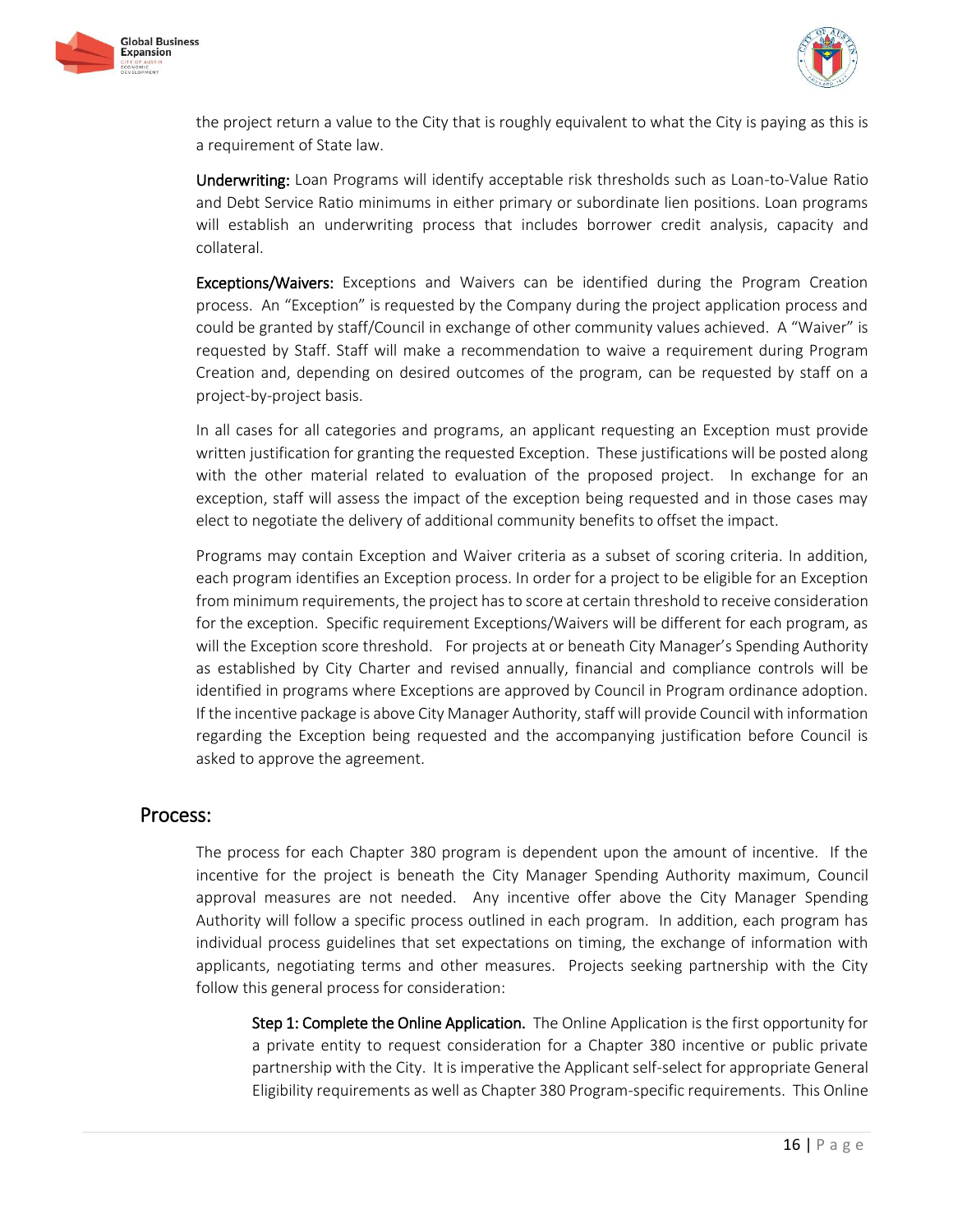



Application is not the Final Chapter 380 Application. It serves as the initial introduction of the project seeking alignment with the City of Austin's Chapter 380 Programs. If in the creation of the program City staff determines that the Online Application is not suitable for the applicant pool, staff will identify other entry-points to begin the process.

Step 2: Project Introduction & Application Review. In a timely manner, the Online Application will be reviewed by City staff. If City staff so determines, the Applicant may be invited to discuss the Online Application with Economic Development staff in person or via conference call. This meeting is an opportunity for both parties to discuss the project, review the application and make any needed adjustments to the application if the intention is to submit the application for formal consideration (see Step 3.) Economic Development staff will make inter-Departmental connections within the City to help facilitate the Application in the event other Departments or programs will be involved in the project. If in the creation of the program City staff determines that the review period or method of communication suggested above is not suitable for the applicant pool, staff will use other methods of communication.

Step 3: Submit Final Chapter 380 Application. If adjustments are made to the original Online Application during Step 2, Applicants are requested to amend the documentation and resubmit as a "Final Chapter 380 Application" for formal consideration by City staff.

Step 4: Project & Application Analysis. After the Final Chapter 380 Application submission, City staff will review the Final Application and determine whether General Eligibility requirements are met and measure program qualifications, Project Score, and fiscal impact, specific to that program's process. It is at this time during the analysis that if an Exception to minimum requirements has been requested, justification for the Exception will be included in the evaluation consideration.

**Bundling Programs:** It is possible for projects to qualify for more than one program within the Chapter 380 Policy portfolio of programs. In those cases, potential agreement terms pursuant to the project details will be determined by City staff. If City staff has not done so already by this point, inter-Departmental connections within the City of Austin will be made to help facilitate the Application in the event other Departments or programs will be involved in the project. For a project that qualifies for more than one program, a blended Project Score may be created to measure overall impact weighted against total costs. In this case, the blended score and methodology will be determined by City staff managing the programs involved.

City Resources: Each program will identify a threshold of Other/Operational Support Grants to include, but not limited to, city resources such as expedited permitting, dedicated ombudsman services, development fee waivers, transportation and public works resources and other city services. These resources can be included in or in lieu of a financial or non-financial incentive package where a project fails to qualify or scores below the threshold for incentive package consideration, but provides community benefit or value as defined by the program's priority goals. It is at this time that City staff would engage with the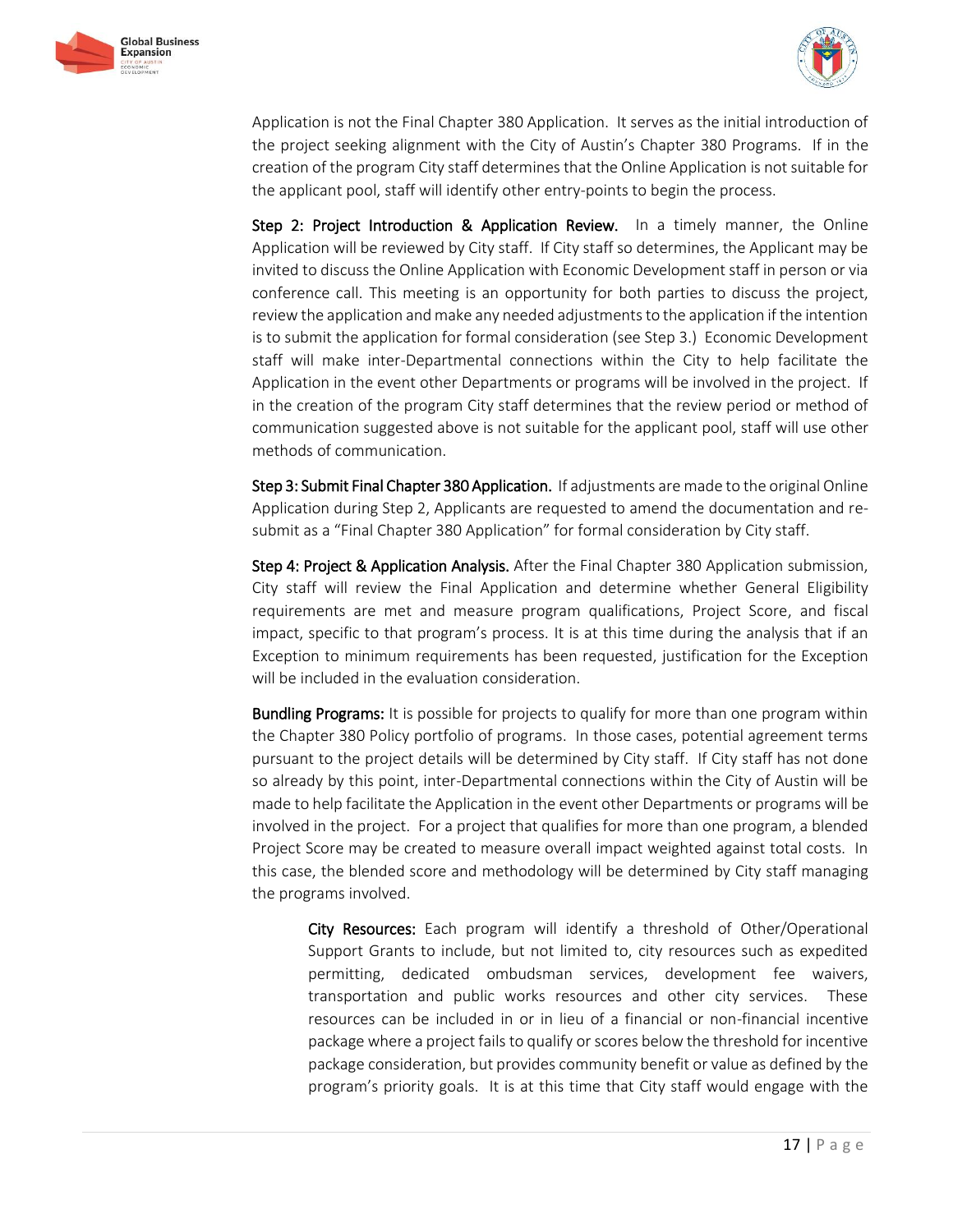



Department that manages those services to detemine feasibility of support delivery for this project and ensure it aligns with the project timeline.

Step 5: Project Status - Accepted or Declined. Applicants will be informed of the status of their application in a timely manner after the Final Chapter 380 Application is submitted. If the project has been approved, City staff will communicate directly with the Applicant to inform them to expect the process going forward (Step 6).

Step 6: Proposal Execution. The following processes will be followed for varying levels of incentive package proposal valuations:

City Manager Authority Approval: For total incentive package proposals that are valued below City Manager Spending Authority, and if the company accepts the City's proposal, Applicants will be informed to expect a formal letter of "Program Acceptance" from the Program's Department including the City's Chapter 380 contract proposal and stipulated conditions upon which the company must agree. The agreement is executed by both parties and begins with the Compliance process. For projects at or beneath City Manager's Spending Authority as established by City Charter and revised annually, financial and compliance controls will be identified in programs where Exceptions are approved by Council in Program ordinance adoption.

City Council Approval: For incentive package proposals that are valued above City Manager spending authority but below a total \$1,000,0000\* net benefit value for the City or less than a \$200,000,000\* project Capital Investment Value, and if the company accepts the City's proposal, a Chapter 380 Program contract is drafted by City staff and submitted for City Council approval on the next regular Council Meeting Agenda date. The proposal will not be approved on a "consent" vote by Council to allow the public an opportunity to speak on behalf of the item. If Council approves of the proposal, the agreement is executed by both parties and begins with the Compliance process. Staff will provide information regarding the Exception being requested and accompanying justification alongside all other proposal materials for Council for approval.

City Council and Public Hearing Approval: For incentive package proposals that are valued above a total \$1,000,000\* net benefit value for the City or more than a \$200,000,000\* project Capital Investment Value, and if the company accepts the City's proposal, the following process is followed:

- The Chapter 380 proposal is placed on the Council agenda as a time-certain agenda item with a staff presentation on the proposal. The public is allowed to comment on the Chapter 380 proposal at this Council meeting.
- The Chapter 380 proposal, application, evaluation documents, analysis, information on any Exceptions being request and proposal contract are announced in a press release and made available to the public no later than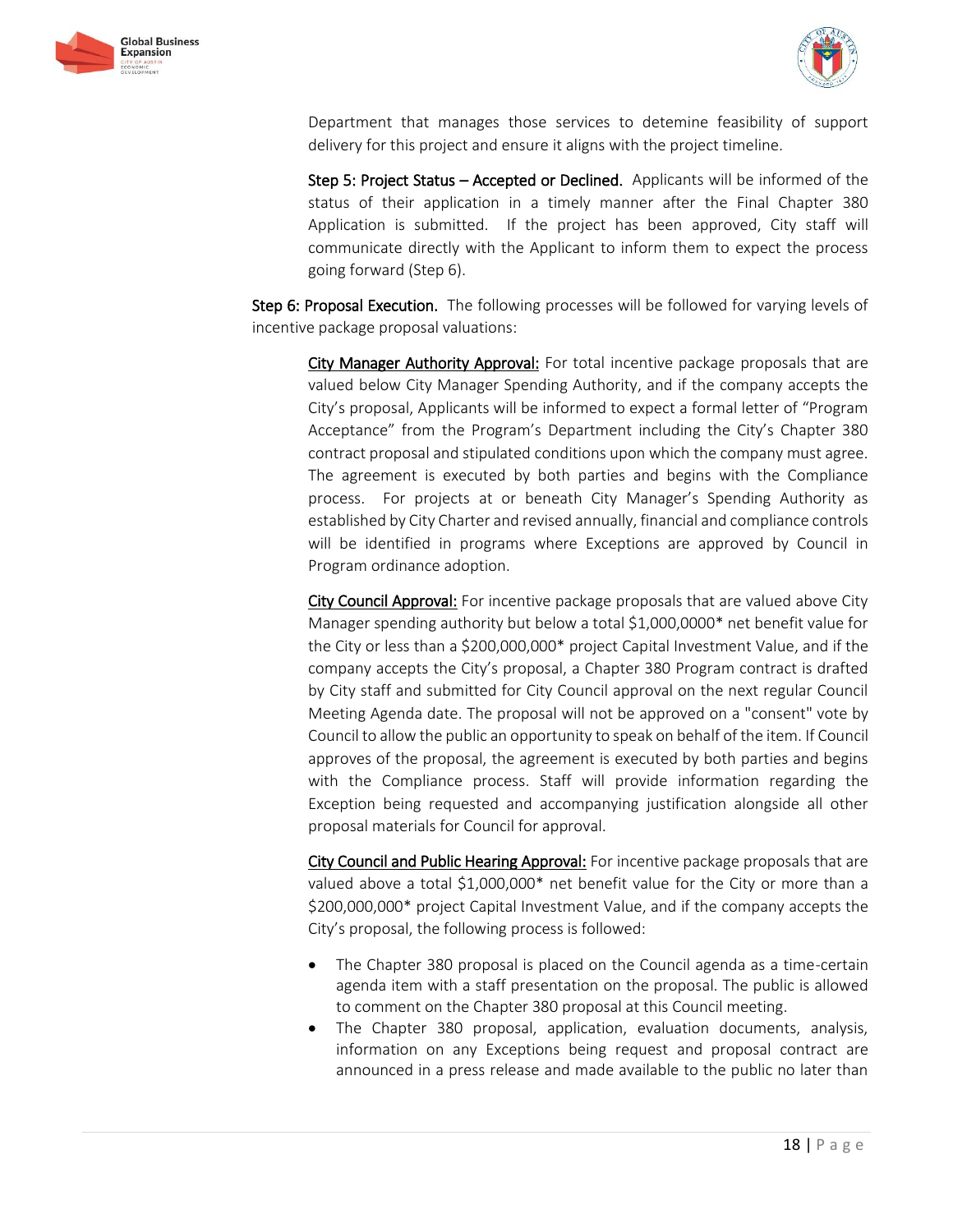



the sixth day before the Council agenda item with the staff presentation. All of this information is posted to the Economic Development Department website.

- An online comment portal is setup to collect public comments. All comments received are forwarded to the City Council prior to the second Council meeting.
- The second City Council meeting includes a public hearing and City Council action.

\*At the time of program creation, City staff may identify appropriate investment values to suit typical projects to best reflect the needs of the subject area. It is recommended as a starting point, however, that there is an approval process for projects below City Manager spending authority level, a regular Council Agenda approval level, and an enhanced approval process with public engagement for higher value projects.

# Stewardship:

City staff is committed to the following values in the administrative implementation and stewardship of the Chapter 380 Programs:

**Efficient, Inviting, and Responsive to Market Needs:** The Chapter 380 Program is a visible, accessible opportunity for the City to use public funds to encourage private entities to discover new ways to improve the Austin community and improve their business endeavors. This process must be efficient and expeditious to match the rapid pace of the business environment and minimize delay. Every effort will be made to build in appropriate timelines, clearly communicate expectations on those timelines, and carry out an efficient process of the Chapter 380 application steps.

**Transparency:** Each Chapter 380 Program will comply with best practice transparency measures, including producing timely and accurate reporting on all Chapter 380 contracts, supporting documentation, compliance reports, and ongoing payment information available on the City's website or other communication outlet. With each Chapter 380 program, all final public-private partnership agreements, and project information will be made available to the public via the Economic Development Department's section of the City website immediately and openly after approval.

Loan Repayment, Serving & Monitoring: Loan programs will establish repayment schedules and conditions. Each program will include status check-in timetables and points of contact for all involved parties. For ongoing project monitoring to mitigate default risk, supporting loan program documentation will be made available to all involved parties. All information will be available on the [Economic Development Department Open Portal website.](http://www.austintexas.gov/economic-development-compliance)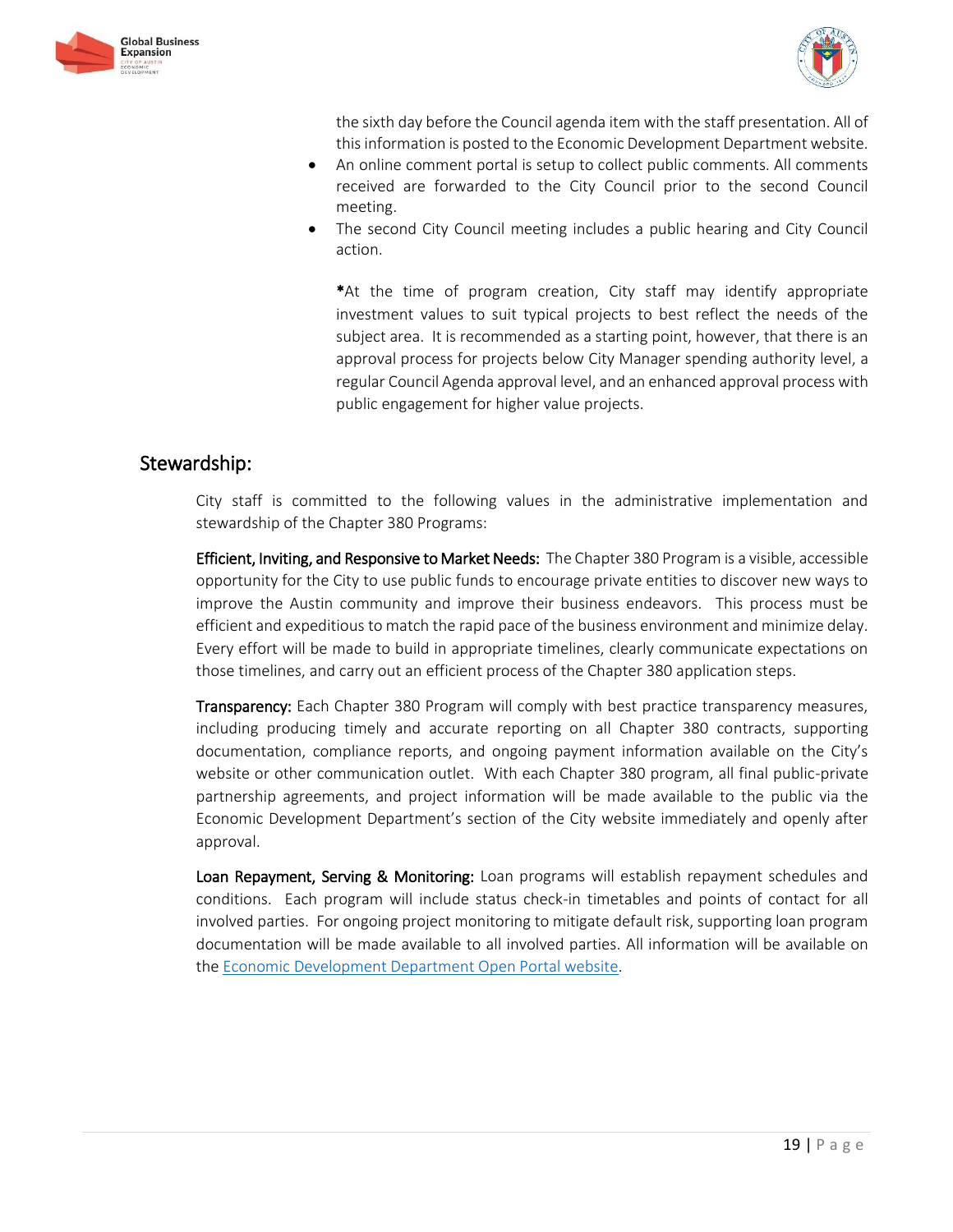



# Reassessment:

Five-Year Programs: Each Chapter 380 program, from the creation date, will run with a standard five-year term to allow for changes in Austin's economic environment, community needs and shifting policy directives. Each program will identify high-level goals to be achieved at the end of the five-year term that connect with the current Austin Strategic Direction priorities. At the end of the five-year term, the program will be reassessed by City staff to determine if adjustments need to be made to the program evaluation method, criteria, process, administration, or whether the program's current structure achieves the intended priority goals and will provide a briefing to Council. Council must approve the continuation of and/or any changes to Chapter 380 programs after the reassessment is complete. Staff will continue to operate and administer programs until Council action. Reassessment will include an overview of performance measured against the program's priority goals (annual and five-year) as well as City of Austin executive leadership input and community feedback. Community stakeholders will be consulted for feedback during this process. Staff will seek suggestions and identification of new needs on a five-year basis to recalibrate program priority goals to match community needs, Council objectives, and changes in Strategic Direction.

Term of Agreements: Agreements made underneath those Chapter 380 programs may have a term longer than five years. Typically 5-10 years, the term of those agreements are made to best reflect the project's timeline, investment, and job creation schedule and the City will honor those agreements until the termination of the contract. In the event a program is allowed to sunset, or program criteria is changed to reflect shifting conditions, existing agreements will be grandfathered for the remainder of the term of the project agreement. All agreements must contain standard City termination provisions that include "funding out" if the Council fails to appropriate funds in any given Fiscal Year.

Market Conditions: "High-Impact" Projects: High-impact projects, unique developments, and market competitive or other non-conforming projects will be considered on a case-by-case basis and within the context of the current market conditions at the time of program creation and/or project application. City staff will analyze those conditions and projects and determine if a recommendation for incentive proposal is achievable through current programs. If staff determines that the non-conforming project is attractive, justifiable and has the ability to provide significant community value, and does not fit within the structure of a current program outline, special consideration will be made to create a program to support such a project depending on feasibility and City financial bandwidth.

Public Input: Each Chapter 380 program is created with the intention to meet a specific community need and outline priority goals. If both the program and projects contained are not successful, underperforming, and/or the community need is not being met, then staff will conduct a thoughtful reassessment of the program's structure or existence. As a part of this reassessment, public input is of tremendous importance. Community stakeholders will be consulted for feedback during this process. Staff will solicit suggestions and identification of new needs on a five-year basis to recalibrate program priority goals to match community needs, Council objectives, and changes in Strategic Direction.